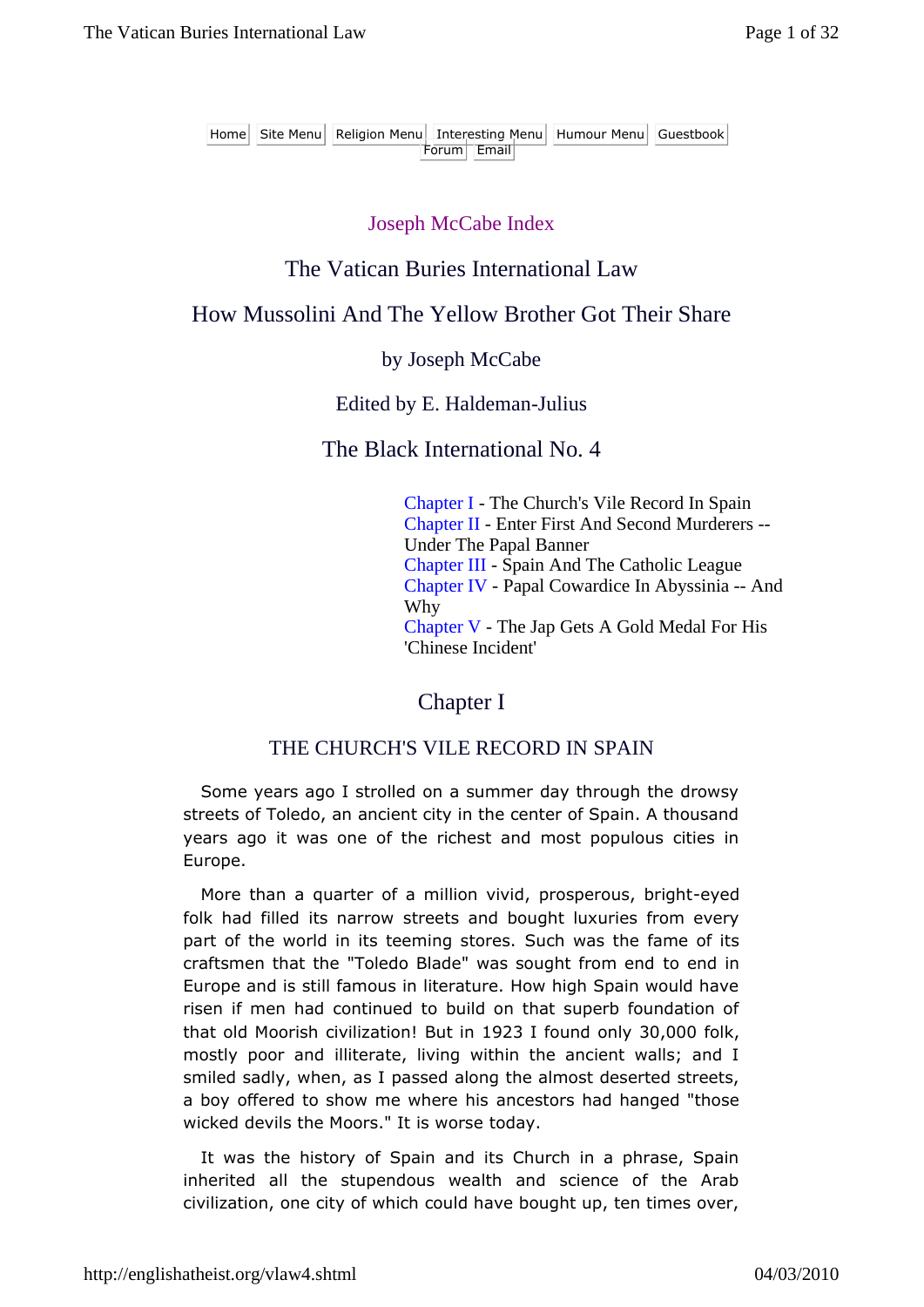all the cities of Cheruisotian and to this it had added all the wealth it had acquired by the of differme wie arry. It was literally choking with wealth by the middle of deet sixte Andh little more than a hundred years later it was the poorest. despised country in the bwash  $0.00,00$  foolk most of them ragged and kempt, eked out a poor living on soil that had give rich sustenan $\mathcal{Q}\oplus\mathcal{A}$   $\mathcal{Q}$   $\mathcal{Q}$  0.000 abs and their contented subjects For this awful downfallthenseaddest in history, and for all the later disasters that fell upommose attractive peoples in Europe, the Black International ress psoumps ebminely

By the beginning of the twentieth century Sidain had raised proud head once more amongst the nations. It had a fine liter and aising prosperity. The cities that had shrunk within the  $s$ of ancient wwad is bursting through these in the exuberance of the life. The peopleagminied ike the roses of Seville in spring. They had 80 years fought sthe angleold of the Church and had loosened if not broken it. A disertaguished lier, Thirlmere, went intimately amongst the people and wrote verdict: "The Church knows that she is doomed in Spain" (Le from Catalon  $0a, 5p. 437$ . Mr. Thirlmere ought to have been more cautious. He oughtatod shoot: "Unless she can return to her old policy of violence and thoasurec'o Sehreed it. Today Spain is back in the ragged Middle Agesgints poecooploef other nationsn a land which, with the crude plows and other implements of a thousand years ago, had richly nourish 30,000,000 lk ambotne princely cithesir minds darkened, their hearts broken. Athe work of the Black International: of the bishops, priests, monks, who dhauns returned to their old sleekness while the people have peterned to their

In an earlier work I referred to certain evidence of govern by violence, indeed brutal violence, in Spain today. It may have appeared then American press, owing to the Catholic censorship, and it is mateormaplarted it with the suave professions of Catholic apologists and woth desbt have utiful quote from Papal encyclicals. It is a simple account of experiences of a French girl, apparently a Catholic, of ninete escape dom the purgatory of Vichy France into what she calls "hell" of FraSnpcaon. It was published (as it makes no reference to the Church) in the NE wist using the a paper that is very sensitive to Catholic influenteem board (1941.

Mile. X was arrested soon after she for to the seath the was put in jail at Badajoz. She was lodged in aaboorge room with 250 wome, n"an appalling m"x pups titutes ieves o-called Communists, etc. "Most of the prisoners were in rags, filthy covered witch rmin." There were no mattresses or blankets for the night. After two dwyss short before the Governor of Badajoz and, without trial osreminiquic revol to an indefinite term of imprisonment. She claimed that Bahteishwas of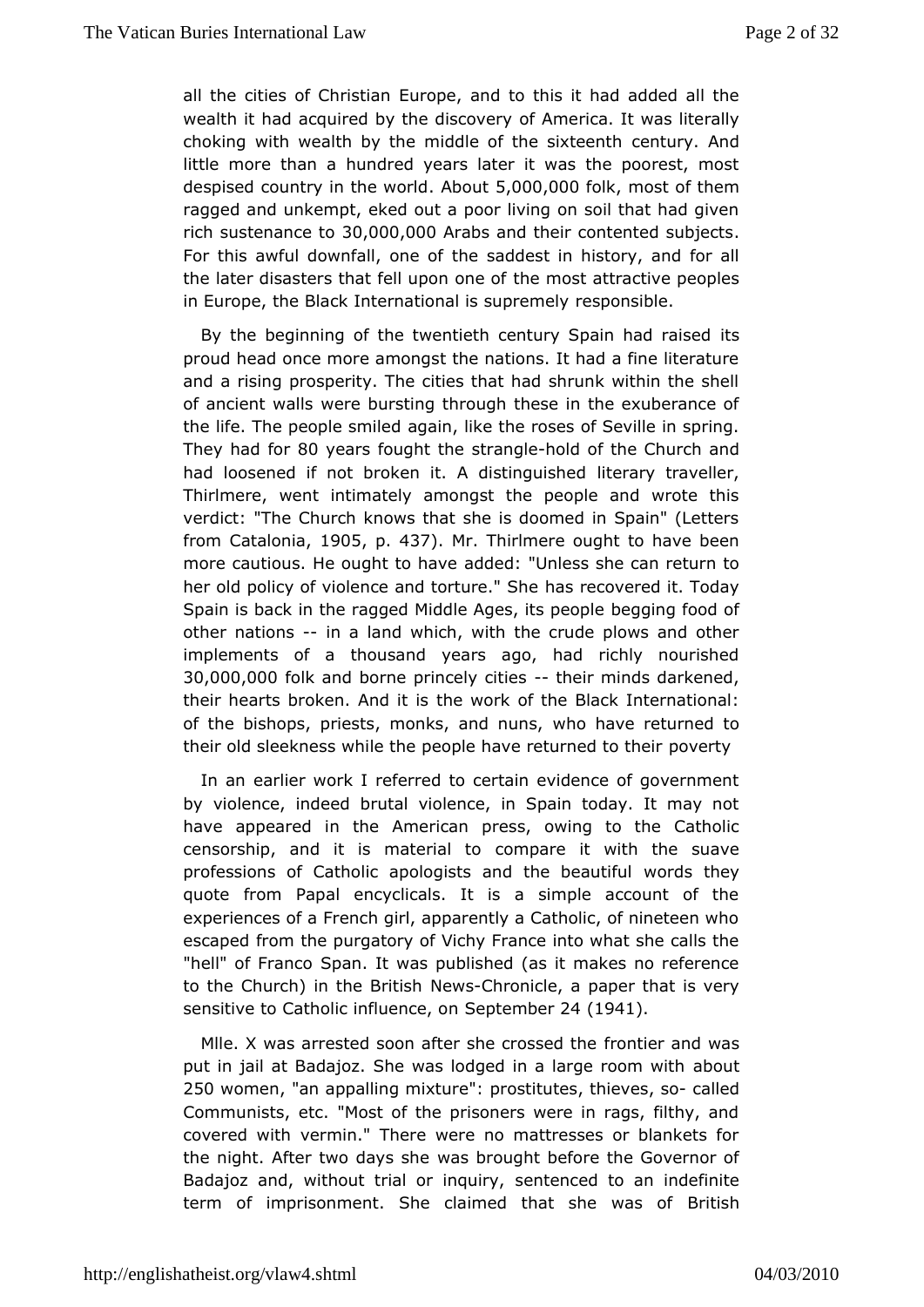nationality, and a few days later, she was taken before the prison director: a "brute", she says, who bullied her for two hours, her she w'as dirty little liar" and sent her "back to hell." Eve evening all thissoners were assembled in the courtyard and compelled to sing the Familtah regnist and at the close cry lustily: "Long live Spain. Up with FFre en Spain. Fanco." The jailers lashed with whips any womanjowho head thiloyt in the chorus. The girl endured several weeks of this and she then taken before a British Consul to prove her claim of natio She wasemoved to a jail at Seville, which was "worse tha Badajoz" (which desheeribes as hell), removed back to Badajoz, and removed to Madrid, whead ahesolitary dark and freezingly cold cell; and all the time to blecass c'ture to be as they could to me", jeering at her as a Comama suist gspy and her she would never leave Spain. These Spanish gentlemen her befotrheem standing for two to three hours every morning. girl in the next ced ay onceied, "Live, live, Liberty, Long live England". She was takenbeatean, dand presently there were shots in the courtyard. every daywesue ches ahroots One less of those who refused to bow to the Church.

I gathethat this girl was not British, but the British authorit humanely lied, admdtted her claim of nationality, and rescued her. But think of the thoofusvasmmdesn and girls, and the tens of thousands of youths and men, suffvernign on ethis in the jails of Badajoz and Seville and Madrid and a haust hedred others, fighting heroically for three years in the cause of freedom. A Catholic press assures you, the Vatican Assures all the worl far too muccfhithe woplroess repeats the assurance or refuses to disturb it, thath & pamow resumed its beautiful, happy life in the arms of Mother Chuwoch; tayrodu please contribute for the alleviation of the misery which the wadkbdought upon the country.

So it was in the begioning ars  $\mathcal{P}$  Oyears ago ohen the Church recovered power ow, and never agabe.shall you really wonder if in the heat of the hundredth struggle ac the Church 119361938 some of the men who knew the long record of brutality neawn dhow the priests were using the callous and ambitious Franco to theiro mearstery of the jails, shot a few of them and trampled on theviers tenaenriesd'and other paraphernalia of their trade?

It is nearly forty syeaes I began writing on Spain and its Church, and the truth which mottoled overall section of obscure and disputed facts resting upon the Reastiionaols yanod Reds. My first scalding indictment of the Cleurich and the controlled st(althee Martyrdom of Fet  $\theta$  Depr was fully endorsed annhole pages of it translated in the following year  $\mathsf I$ one of the mossttinguished scholars of Madrid University, Professor Simarro, von humis ous study of the trial (El Proceso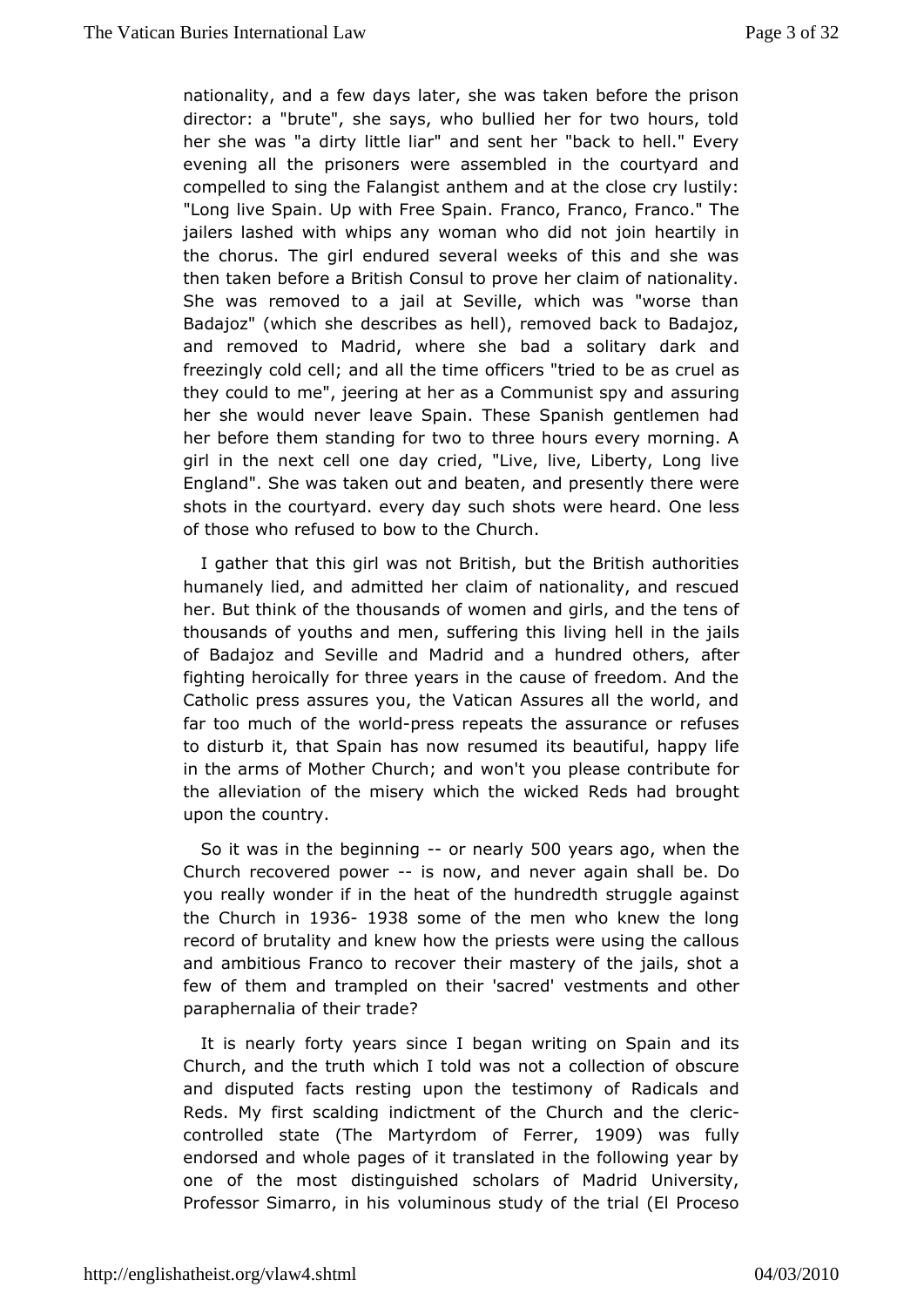Ferrer). What I claimed forcthidization (The Splendor of Moorish Spa9B 5 is based upon the works af dozen Spanish professors who are masters of Arabic and is no more S.P. Scott claims in America in his 'Moorish Empire in Spain the appallsngry I gave of the struggle with the Church since 1814 is fully and truly ntoluch standard and conservative works as the Cambridge Modern HXstoaynd (Wobajor M. Hume's 'Modem Spain' (in the Story of Nations series). Yet time the long bsloom bled struggle is renewed in Spain the public is puzzled and is ready to admit every Catholic lie about innocent Churchitan'dsatanic" enemies. I must repeat a few points.

On the broad map octhaoutric world Spain seems to be of limited importance. In the fecw conveded nothronicle of events during the last five years its recent the conduction of it by that unholy alliance of Catholic a Fraisecs baunt dh Ne as i seems to be just the third fseepthe disarming of Austria andthe rape of Abyssiimitahe preparation of the stage for the Nazaggression.

But in a study of the share of the Black Integral attional in the -tragedy it is supremely important, and it is to Spain, with wh hopeso link Spanish America once more, that the Vatican chi looks for dleestruction of our modern liberty and enlightenmen by a bloc of  $C$ anthowleics.

As far as the last century is concerned it is not necessary h do more than repeat in a more definite form what I said in the book  $dh$  is series: that in Spain, as in Portugal and Italy. "Reds" have always beenclergy and their allies. The revolution which put Franco in pow @ 8 8 isthe tenth major revolution that has occurred in Spain since the and alyeson of

In six of these the people wrested power, insitye cases out without war, from the-roolyeaticsatls. Every member of the Bourdodynasty of Spanish monarchs except Alfonso XII, wh died prematurely, has not been indusly driven from Spain for his or her crimes and vices at onoetheimelnorfour counter revolutions the clerical asts recovered epion languagement by force or by perjury or a mixture of the two. These four count revolutions, in which the Church was as busy as the state, followed  $\phi$ fylicial reprisals of so brutal a character that betwe 50,000 and100,000unarmed Spaniards were executed or killed in jail and many hundreds of tshoofuffeaned sagonies. The six popular revolutions were, nevertheless, by vertididelowed reprisals, and the spontaneous local outbreaks in which exploited workers burned churches and killed a few priests monks weckecked by the authorities.

All that may be read in Hume's hi**st the model for the standard history of the** Cambridge Modern History, I have told the relevant facts in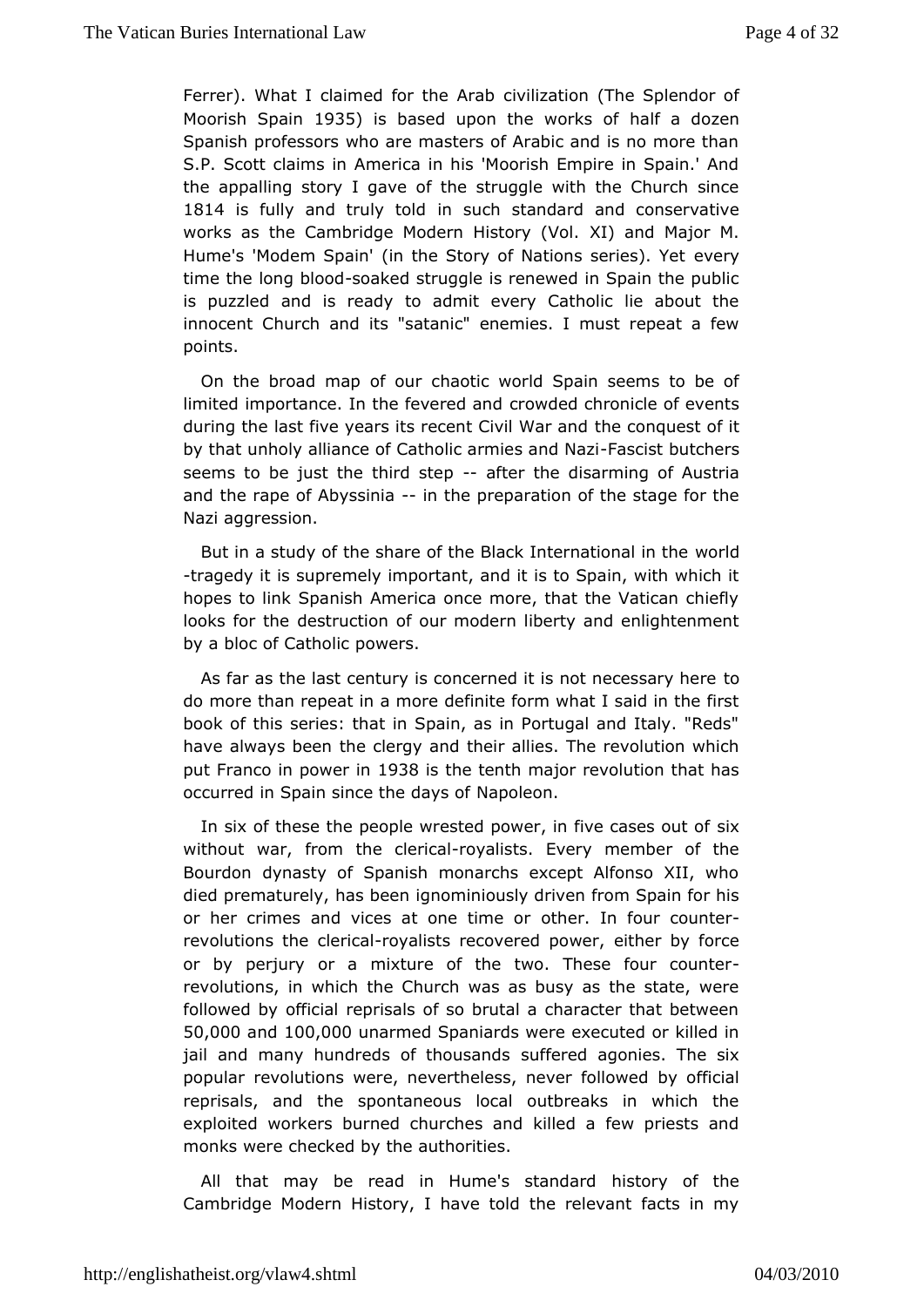'Revolt in S'p align 3 1 and given a condensed account in the 'Appeal to  $\text{Re} \Delta s$  b nd r( $\text{Na}$  1). There is just one point of this past history which rexcauld as Catholic writers are now apt to say that all this butcheer wo water ated by the state, and even that the clergy tried to check uime. Maher highest recent authority on Spain, describing-nteneo cuotuin the 822 says  $(Modern Sp$  apin 256:

Modern civilization has such instance of brutal, blind feroc that which follow reid athorf Ferdinand at Madrid. There was ne justice nor mercgownern homeent of the besotted churchmen wh surrounded the King. The heaslool we sinusal sument and argument by which they ruled . . in To be fae or eye of the cruelty spread from the preaching friars and igmother and holder in ob. . . . It is a lamentable truth that much of the sacteros etcine tsion was owing to the influence of the friars ahiddetolos Cehoucrloehs.iaAstical society, founded by the Bishop of  $O$  Euxnicarian and clanded "The Angel", which spread its ramifications. all over Sepain organ upon Liberals; every pulpit, every monastways, ævery royali center of persecution.

That Hume was no frirendd cafism is shown in his remark that they surpassed "even b hoeo oht b sitsty wretches of the French Reign of Terror", and he has to he commatens who hat "surpassed all previous efforts, eventhin sthy is rebigondd was the very pious and do reas  $c$  ount de Espana.

It is enough ttheste horrors were perpetrated by an intimate alliance of the clergy sand a hits of a King, Ferdinand VII who in his depravity is compared by ohNeet noor; aansd about the same time even worse butchery was being Spoeut phetrated in Italy by the same alliance of the clergy with his namesake and invice, Ferdinand of Naples. Both Kings had recovered power most solemn o anth the Bible during Mass to observe the Constitution Ferdinand of Napleas kheadd God to strike him dead if he was not simaned reboth were absfortowned their oaths the bishops and the Jesuits and encouraged to wallo blood.

Eighty years later Alfonso XIII stood at the perjured altar amidst the crowd of bishops and took this solemn oath: "I swear be God and his hoby pels to maintain the Constitution". And the priests were silent when ftorrecolsd of Monjuich again resounded with the cries of tortured repear tan ouf thiéles: when Alfonso, to check the threatened reveladfon of his the millions of dollars Alfonso XIII Unmasked, by the greatest Spanishwriter of the time, Blasco--Ibaneezup the Constitution and setducpt at thoership of the brutal and dissipated General de Rivers. Spaniardhees kenot whings. After the revolution 1081a splendid system of educationantemolas and freedom of discussion carried the truth into villages workshops. Did some soldier, worker here and there, know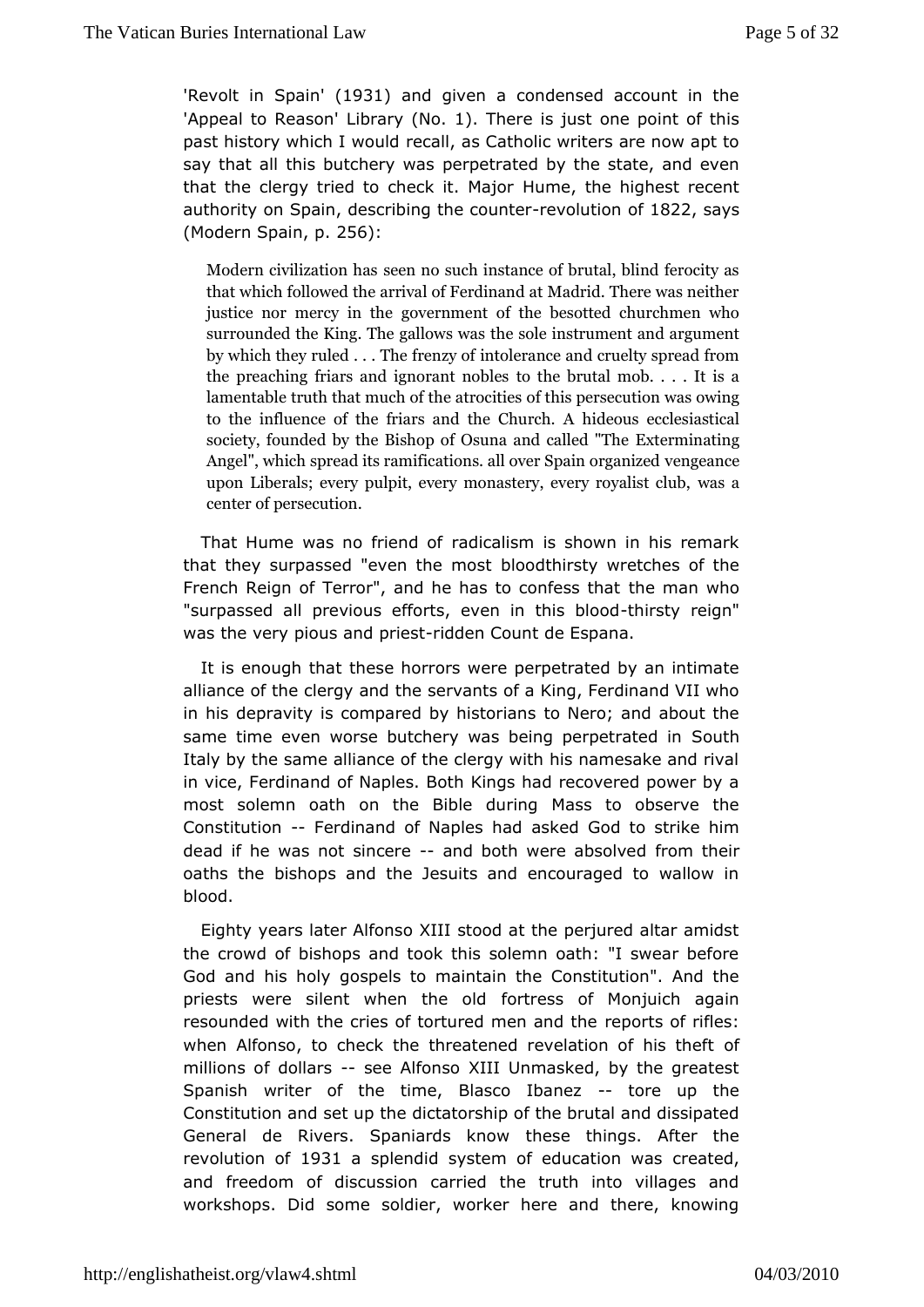these things seemeding the priests conspiring with the perjured Franco and the butc Gersmany, lose his temper and run his bayonet through one or two osshibhuel on ?not be surprised. But remember that at present we have sot altern Cearth's lic about Red outrages in the Civil War.

We know what Cathtoelriasture is, but we have also here a close parallel to guide wwosrlopTrhess was inundated with similar Catholic stories of Red outhæge Soca & tlest Communist revoll 0 304 Fortunate Spain had not yet passed completely under the control of the Black International,  $\alpha$ though sommevestigators like, Lord Listowel and Ellen Wilkinson were obstructed attewnerand soon politely conducted to the frontier, others got through; awndrethweighty and unassailable Spanish investigations to which tel. will return Here let me just quote an incident from Leah Manning's Wh  $Saw$  i $B$ pain(1934.

The mothspuperioress of a convent was presshead to testify her nuns had been raped by the Red's. As it was false, she re I gather, in fact, that the only outrage committed was to delicate ears onfumise as the insurgent miners who had taken over the convent as a hospiotal were refined in their talk to each other. Probably many of the dnsamspowinted. A Catholic will reflect that here at least homes for the the nun. As not always admitted that there are some good m amongsthe priests and plenty of good nuns the world over! T more important questaitoany impartial reader will ask himself is whether this parstuipuelra press, out of hundreds, is likely to have been the only one to bloey ptries sper dests and Catholic journalists to make a charge of oruetrmaingelsedantmolat the good of the Church is paramount.

These stories remined unsat historian of the Russian Revolution. L. Lawton, much Quatchtoeld clsy who tells how in the Civil Wan 901f91921 the sadistic Bols heavuids betered 1275 archbishops and biswhops even the Catholic Encyclopedoafesses that there were only at the utire country. But werewtulln later to these things. Let me lead up briefly to the immediate than sole is idf War in Spain.

In view of its disreputable record dhyeaBbyurwas irretrievably lost in Spann Sushige And fonso was compelled to abdicate and fled for the frontier. For two years after that da opposition the Republican government came overwhelmingly from th@hurch.

Municipal election's in Spain gave a little more freedom expression than general elections, which have been very co ever since ChesservatLyberal alternation of crops began to flourish in the parliamentarly was a striking victory of the republicans and clæmitials at mthesicipal elections 35 of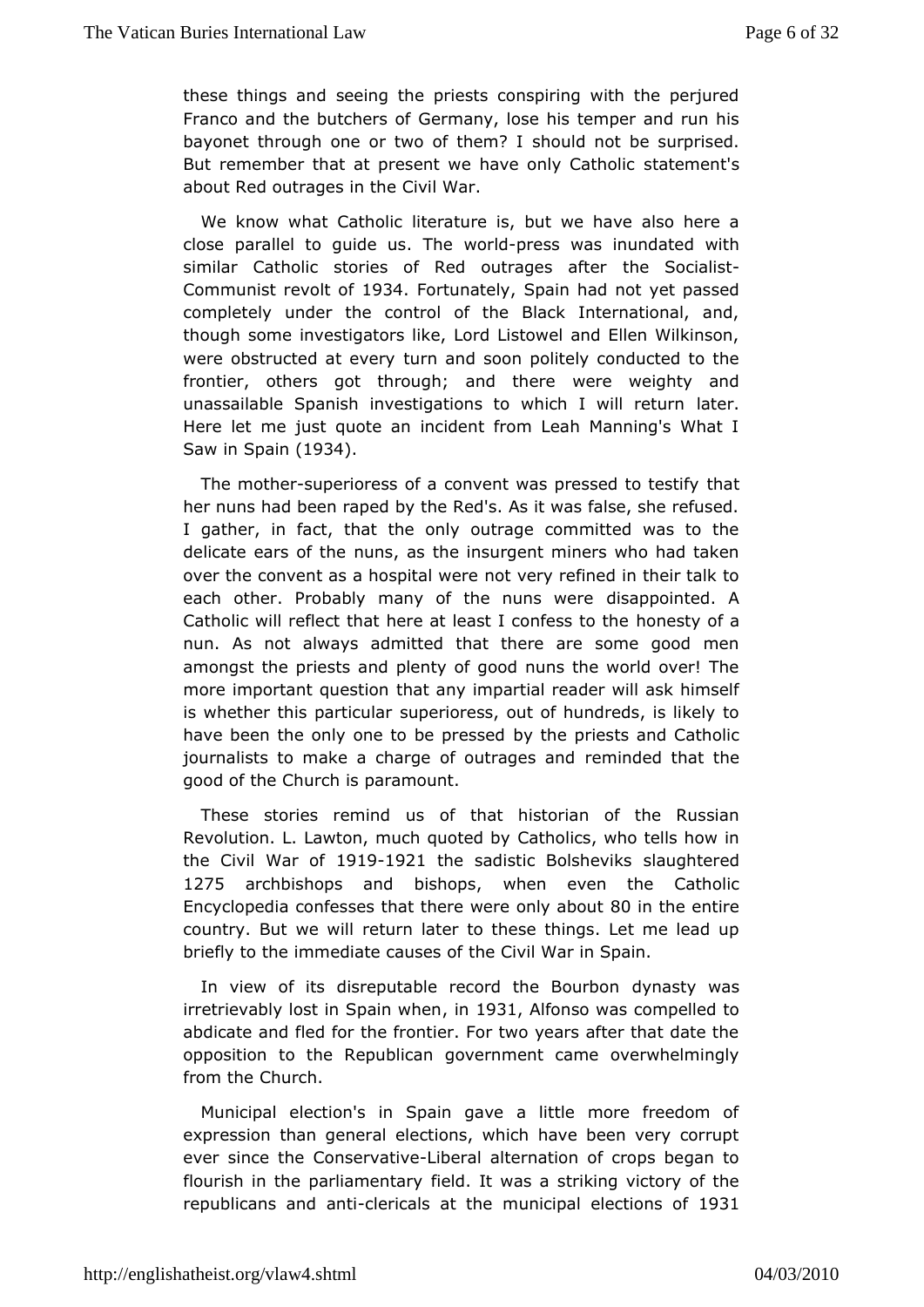that caused Alfonso, after a fruitlesset atthermantmito to fight for him, to tuck his tail between his lags aand run. The or educated Spaniard's had voted against, him by three to and it was v in the cities that voting was free and the counting of votes honest.inEværp-Coatholic history like Professor E.A. Peers 'Spanish  $T$ ragetd $\theta$ ,  $\theta$  we find it admitted that there, was "gerrymandering in the country a dlias tigiects calle." It used to be of the pleasantries of Spanisht pislitthical life kind of thing that gives the country so manoy wanak chists out the results of elections some days before the election.

Two poinabout these events of ten years ago must for the stressed for the purthose induiry. The first is that during four weeks after the popular tthreumphere not even isolated outrages. I was not then in Spain bhuits linvethine id thimes,' day by day and that paper was on the oat eage er Rheed people knew the whole ghastly 'story of the alliance of Churc corrupt monarchy which I have outlined and they had just esc from a seveenars' brutal dictatorship which had been in the closest association @htuhrothe Yet it was not until-the twenty eighth day after the election buth rain gtheef churches and convents began.

The second point explagmoups yof young workers here and there, dodging the police (who emifacorte to example ck them), then began to burn convents and churches; a very shoc thing, of course, but compare it to the official Catholic repri earlieyrears which I described. In the Spanish illustrated pape saw photographsheofyoung incendiaries politely conducting nuns and aged priests away burrom mn the buildings. Well, the fact was that Cardinal Segura, head of Chlounech Spanish supported by his three leading archbishops, had issued a vituperated tack on the new government and summoned the country to resist. He stamytehd whhech, ridiculous as it was, the Catholic press has repeated  $env$ at isningsome mysterious way a small minority of what he called "enemies c Kingdom of Jesus Christ" had won a majority at the election ( underCatholic abb20,t000,0000 tes were ) calstatis is still written in spitte eofact that the election had been one of the cleanest that Span had ewheat hiad the cities, where there was little or no corruption, the thoroesteinto powers against the  $C$  hurch(Madrid $0,000$  to  $30,00$ ;  $0B$  arcelon $90,000$  to  $28,00,0$ and so on) and that the Church won only in the smaller town': villages where "gerrymandering on a large scale" is admitte admirers of  $Q$ herch.

Segura was driven from Spain by the national flame indignation, and he went to talk matters over-Pwintsh aPtacelli Rome. The Spanish celen agined free to agitate for the impending general election, which twhaes vteordriacttify fthe municipal election; the establishment of a republic and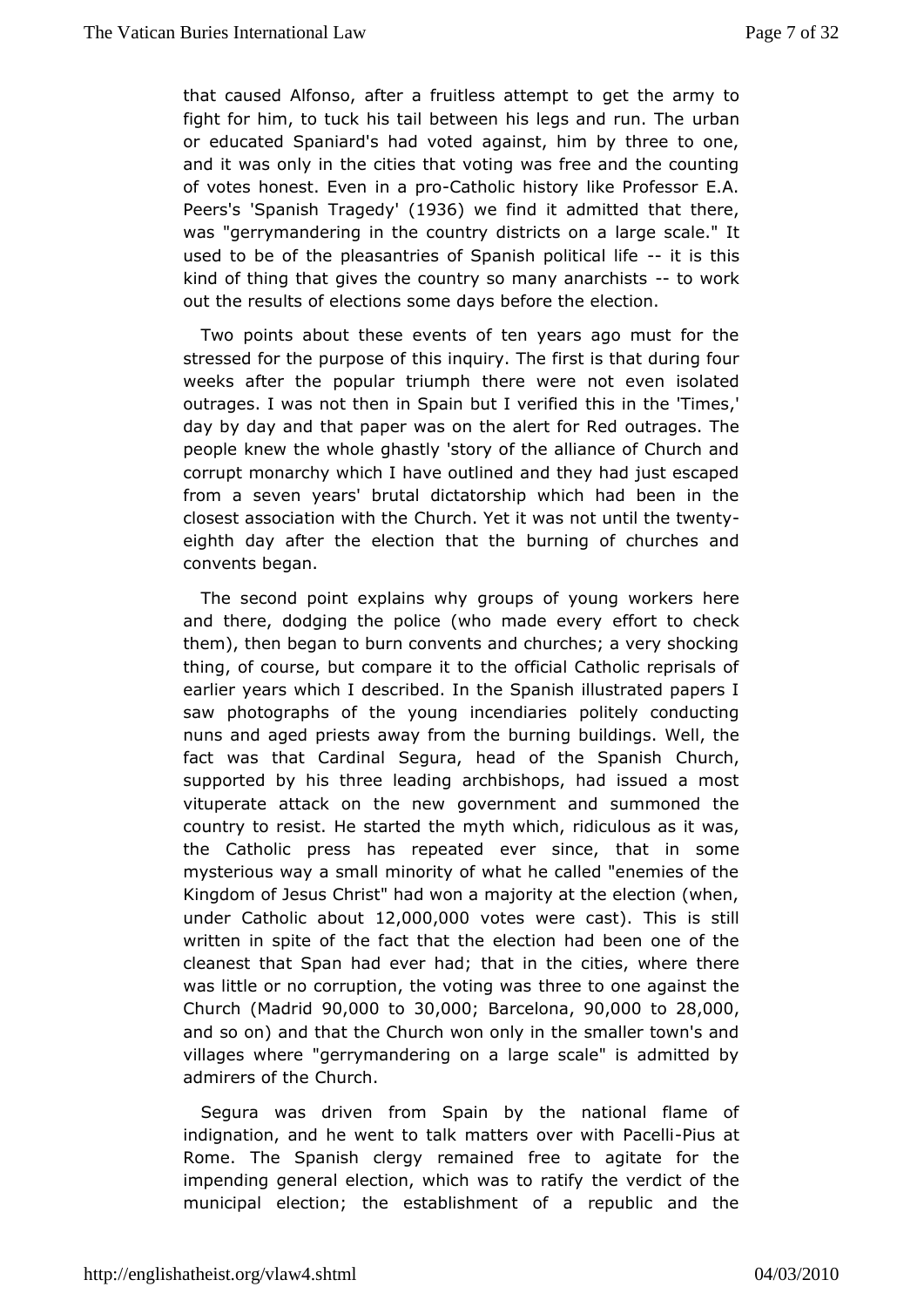disestablishment of the Church. The result of the general el showed thtahtere had been novosheapand no intrigue of a minority. The anticals -- liberals, Radicals, and Socialists won315 seats he cleric avalist 21

The new government entered peacefully upon the work framing Caonstitution. The Church was to be disestablished a the annual subsidy aboanidoned; the Jesuits were to be expelled and monks driven out  $\text{dof}$  of  $\text{cæd}$  expelled and monks driven out  $\text{dof}$ instituted and secular marriage  $2\bar{e}$  condeningual schools were to be built. The worst sting was the confiscation of the of the esuits and some of the orders. A Catholic prelate who so many priedes psted the Jesuits and the monks, Msgr. Jose Veleda de Gunjado, had shtohwen mtohmakts and nuns had in their hands-tthwiods of the money anholiron of the real estate of Spain, yet the state had been paying the Church and morethan it spent on education. The elections proved that, Azana said, Spaince ans and to be a Catholic country", and this state of things was int Miloentah blow month the clauses of the new Constitution were carried by inivident ocontes. The country was quiet, except for the shrieks of herie clergy and dupes. The progress in education attracted pedagogists from landsthe prosperity of the country began to rise, a fair progl was made with emes of social betterment. This in all sober history, is the regimeagery, of persecution of the majority by a small vicious minority hiaboyou read in Catholic literature.

### **ChapterII**

#### ENTER FIRST AND SECOND MURDERERS UNDER THE PAPAL BANNER

I have now fully vindicated what I claimed in the first book; the Black International, instead of having disowned the violer bloodpolicy of earlier years, still pursued it in the one cour apart from Polambere it was able to do so. I was in the Canaries, returning from Aussttreafitien, the Church and King had set up the brutal General delic Riavtor radioal 33 and men showed me where the pavement had beenthreddened with blood of achibericals. I was in Spain next year and saw the countryowering under the Dictator and the clergy smiling  $a \oplus b$ richer than ever.coTn'tissued un9811 and we saw that the anticlericals in spite of retoerded f the Church clung to their tradition of humanity timuth puth.

This makes it all the more necessary to inquire closely hove country fell back into the clutches of the Black International.

You knotwhe theory of the Catholic press; in fact, at the tin the theory of almoswthole American press. The Catholic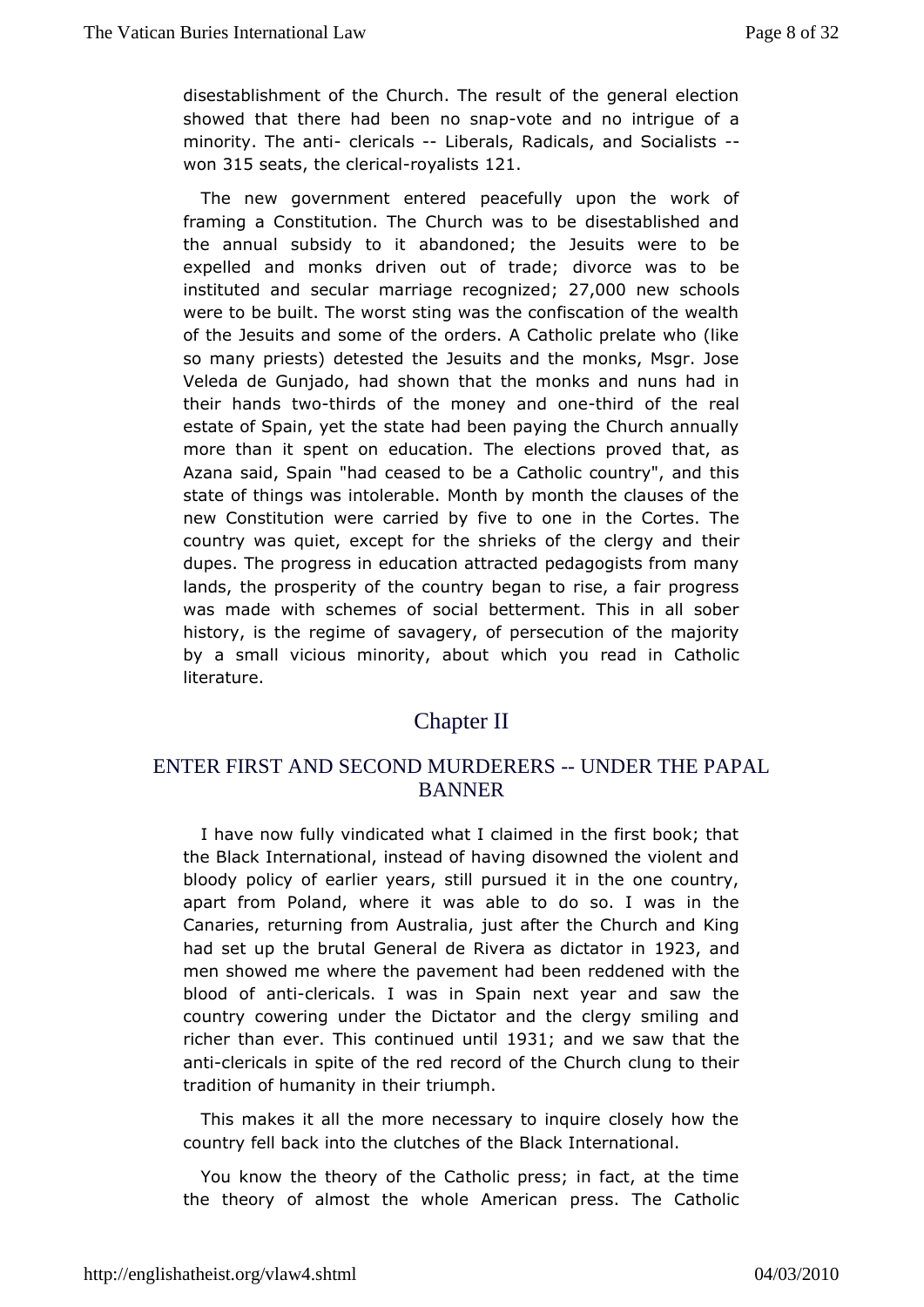nation, it said, was rouses to a sness of its enslavement by a small Red minority, and M-Luis beorlian in denely helped it to express itself. This is made msomeetion meiscably calling the wicked minority "Communists". The Spanweer eCommunists so small a body that they had only one repressentative in the deputies fthe Left coalition in the Cortes! I may add that the had leaders of chuigthure and character and often rendered humane service during the war.

If you want a comment e view of the tragedy in a few words consider first ot me osition of the learnicial coalition. Most of the deputies returned Corttense were Liber49sand Radicals or ReSobicizallis (15s6). It is one tonfe painful but inevitable facts of the struggle of dem $\theta$ 4 Bathyatsince whenever such a coalition as this wins a victory it splits up  $\varepsilon$ asconstructive work begins. Liberalism, which had to that tir very fine recrorsd pain, was still very powerful in the cities, but now had to facalliæs, a larger body of Socialists, Communists Syndicalists, and Anarbbissets had been brought up in a tradition of hatred of the elarss is dalendaring case a split on the proposal to pass even moderately gotslate contivious as inevitable. And the more advanced workmeirss.chfiwellooufs the principle that the proletariat needs no help from any other were by no means averse to irritating the Liberals. Govern became veunstable and was often changed. The Liberals,  $w_{\ell}$ shall see, for the modespared the coalition against the Church, and their leader, Lerrofughtærg (as dfriends of his told me) in the nineteenth centurw, ebut im ow is strongly suspected of accepting Catholic bribes.

Further, thædical rump was composed of four mutually antagonistic parties. The Awhax schissian principle was that central government s alwaysit carl muapt ad been in Spain -- and the Syndicalists, who wanted the chisetfatfeunctions of transferred to the unions (syndicates), would not vote parliamentædy ctions until it was tood 934 a Socialist government (or la**Ggela**list) had to crush a revolt got up by these elements and the Communistics eow ewhat happened, but, while the existence of these masses and Anarchists syndicalists who did not vote ma-kcessritched annet jiority in 1931 evenlarger than the electuions make it, they were an element of great dan tiglethey agreed to form a Frente Popular (Popular Front). It was latten too

A third point is of almost equal importance.un With that noble wisdom into which enthusiasts have so often driven advan governments *Sheeialists* prematurely granted female suffrage. Not only were there i50\$p@0@more women than men but Spanish Liberals had, for selfish rehaes osnasm, embalduender as the French and resisted the modern movement for the emancipation of women. They left them to the priests; and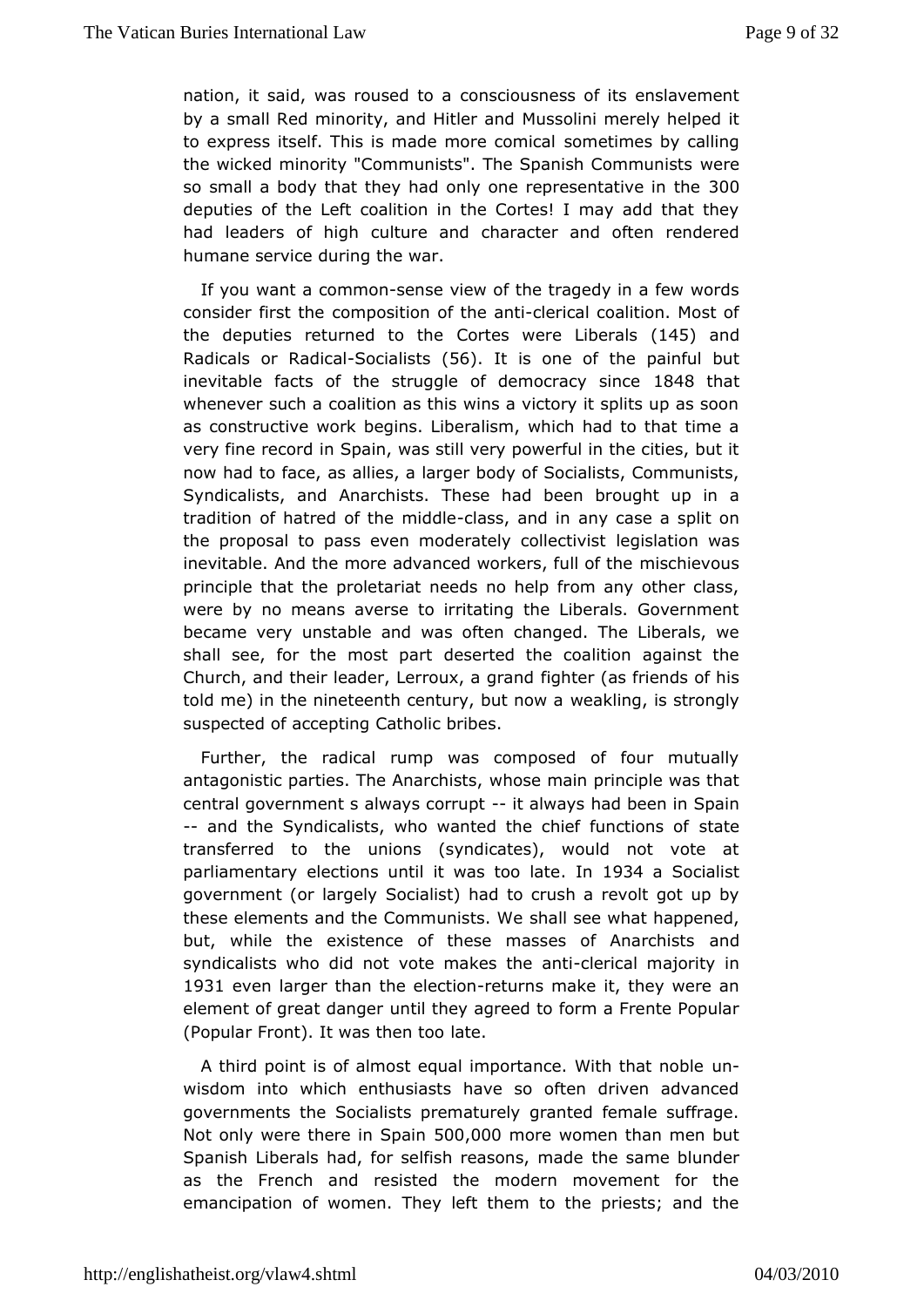priests raitsheed r neurotic mixture of thwarted sex and religion fever heat 1903 4 and 1935 There must have been smiles in Pacelli's gilded chambers "Bobeshebreks" enfranchised the women. Woman's place is the home, except te when her value the Church.

Meantime the Catholics got a Readers, of iljust the type that was fitted to take advantage of sudman aginatuation. Hearst and a Jesuit rolled into one. The Church was the organizicatholic Action everywhere, or getting its lay membe to do work (intrjigumenalism, bribery, intimidation. etc.) which the public might not ablicaribeto do. Roblestraines dit robust and unscrupulous, nwwspapewner, and he introduced a new strident note into CaWhiohicfupmadpsers. supplied by the Catholic millionaire, Juan March, and the Cl hebegan to organize "Catholic Youth"; with a leaven of the so scum that tussolini had attracted in Italy and Hitler in Germar People began to healangists, which is much the same as Fascists, or Soldiers. The profsight tgiolesapep to any creed.

In 1933 the Constitution was, passed government appealed to the country; and a wave of enthusiasm swept ove Catholic world when it was announced that the Right had won seats, the Loenfity 99 (including one Com)muamidst the wobbling Centiebrerals 67. Itwas not explained that the Right now includ1e5d0 Agrarians sent by pearscamgtst whom the late government had promised to divide the digioonufisscated property and had been too slow about it, or that women now thevote. Robles knew that there had been no change of heart, he worked harachedr more unscrupulously than ever. He drew Carlists and royalists into a hids exampouraged the kind of rowdyism that Mussolini had found buttaty actione winn Lerrou-x one hopes that it was not by a monther Liberals split. Against the agreement of Liberals and Socialists t Catholics wpd anted in the cabinet, and the more radical worker began to collect armesettoa LibeFrand cist coup. Lerroux became Premier and declared the acsotuantery of inwar, and the workers of the north raised the flag of revolt.

It was the usual pathetic failure. Addressing a large meet organized by Ctommemunists in London at the beginning of the Civil War, I had to listem the olneeading Communist speakers predicting that the victory of democtraaiony, wesause she had just heard that the government had serve the out rifles to workers. Rifles and to untrained - mine an age of tanks, planes, abig guns! When will such people cease to think abo the barricade \$848 oreven about the Russian revolution of 1918 with its unique comentitions on the made a heroic fight, but Foreign Legionaries and Moors were browent over and peasantegiments of the army on which the clergy could rel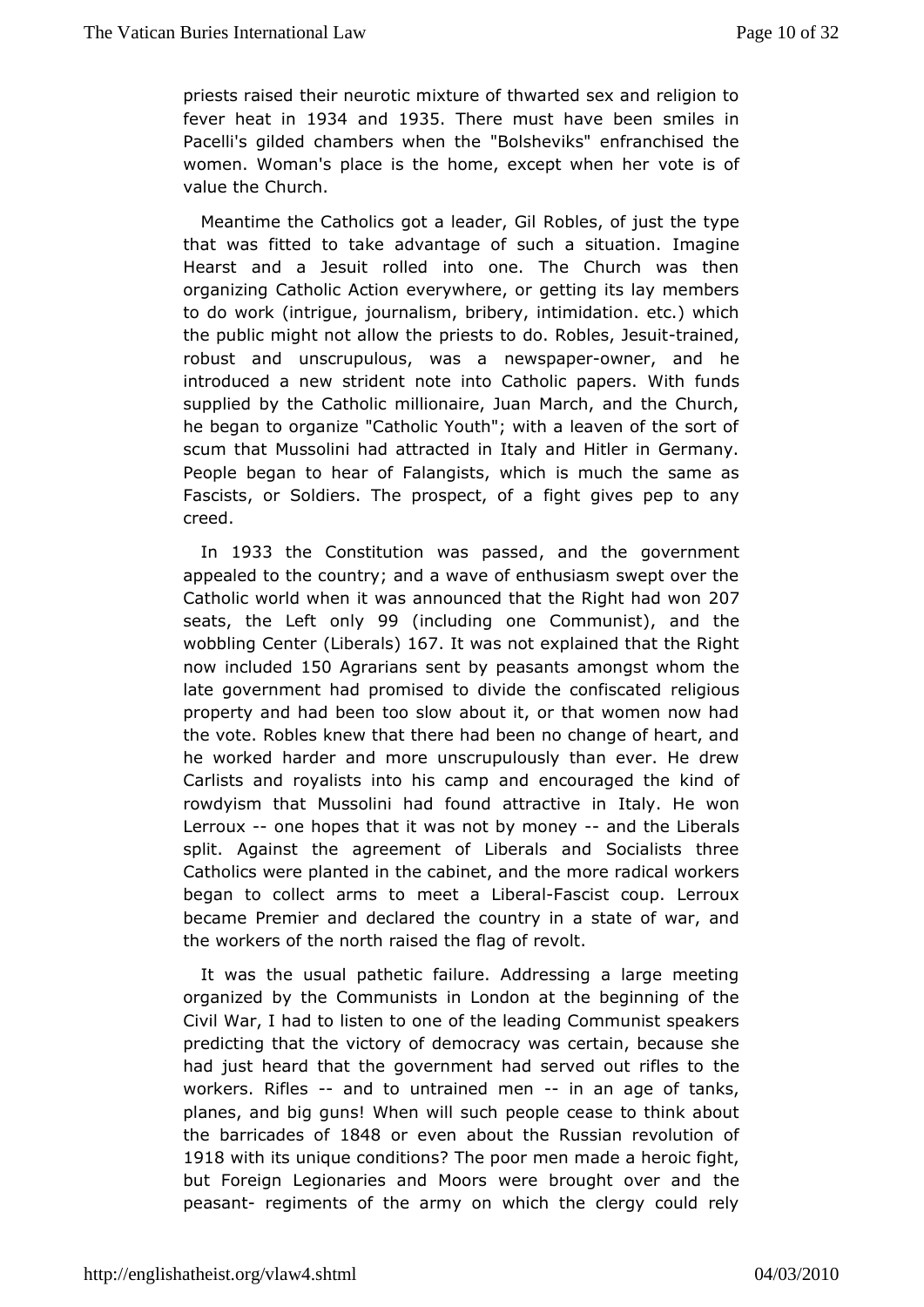were used. The ef result was to accelerate the withdrawal of Liberals and give more donlearchtourical cry of bloody Bolshevism.

Still the Catholics werehaavinforow mon Spain. Robles called for the execution of leaders of the three vood termanndent refused. Very promptly, as we shall see, Spaniards of g authority and integrity had established that the stories of outrages weabrications and that real and disqusting outrage had been committed bow oothesh troops, the Catholic Civil Guards, and even by religious communitiess got the post of Minister of War, and Franco, Queiposthober Llano, and tools of the priests, were appointed to commanding positions army.

In view of the seriousness of the situation, all radical pa united in a Popularandont the election of F1e9b35 ary they-- thoughit is evident that at least more than a million Anarchists and syndsitialist essused to --vportoeved that the educated Spanish people remaintee of iand the scares, anti  $c$ lerical Robless Right coalition 16 $\omega$ 5 osneats he Liberals those that remained republican and analysiand the Left 256 Azanathe able RadSoalalist leader, became Premier.

Thislast free expression of the will of the Spanish people important becaus enhot Catholic writers, but the press and foreign statesmen, geneemsels up the dit as a victory for the Right. This was done by a sionpolhe ies didashonest, quotation of the votes cast instead of the seats awes me Britishen gave this as an excuse for their scandalous protection of intervention of the Germans and Italians. The vote's cast deputies of Rhight werle 750,000 or those of the Left 4,536,00But apart from the haac women now votendd aged nuns were carried to the pollintges-saainodn thrat the Right coalition included Agrarians ahd the dibelials who Church but dreaded Communism, we have not only to add to Liberal  $v$   $\phi$   $\mathbf{3}$   $\mathbf{4}$   $0$  ,  $0$   $0$   $0$  to the Left votes as far as the Church is concerned but to takaccount its immense number of Anarchists and Syndicalists who vsottiel did isneethough to say that, although no election was evecomberstelide, rootly a total electorate  $5046,0,000$  ss than,000,000 ted.

Broadly speaking, in any case, it eweacstions claik ee that which put Hitler in power in Germany. There was no longer a cut issue ome question of supporting the Church. The tremendous fall in the Liberfall iventely shows this.

It was a popular slogan of Freethias ersenturive and the early years of this that the destruction "othesuperstition i greatest of all causes." But when the economic issue was rai wasdiscoveredin Spain, Portugal, Italy, France, and Spanish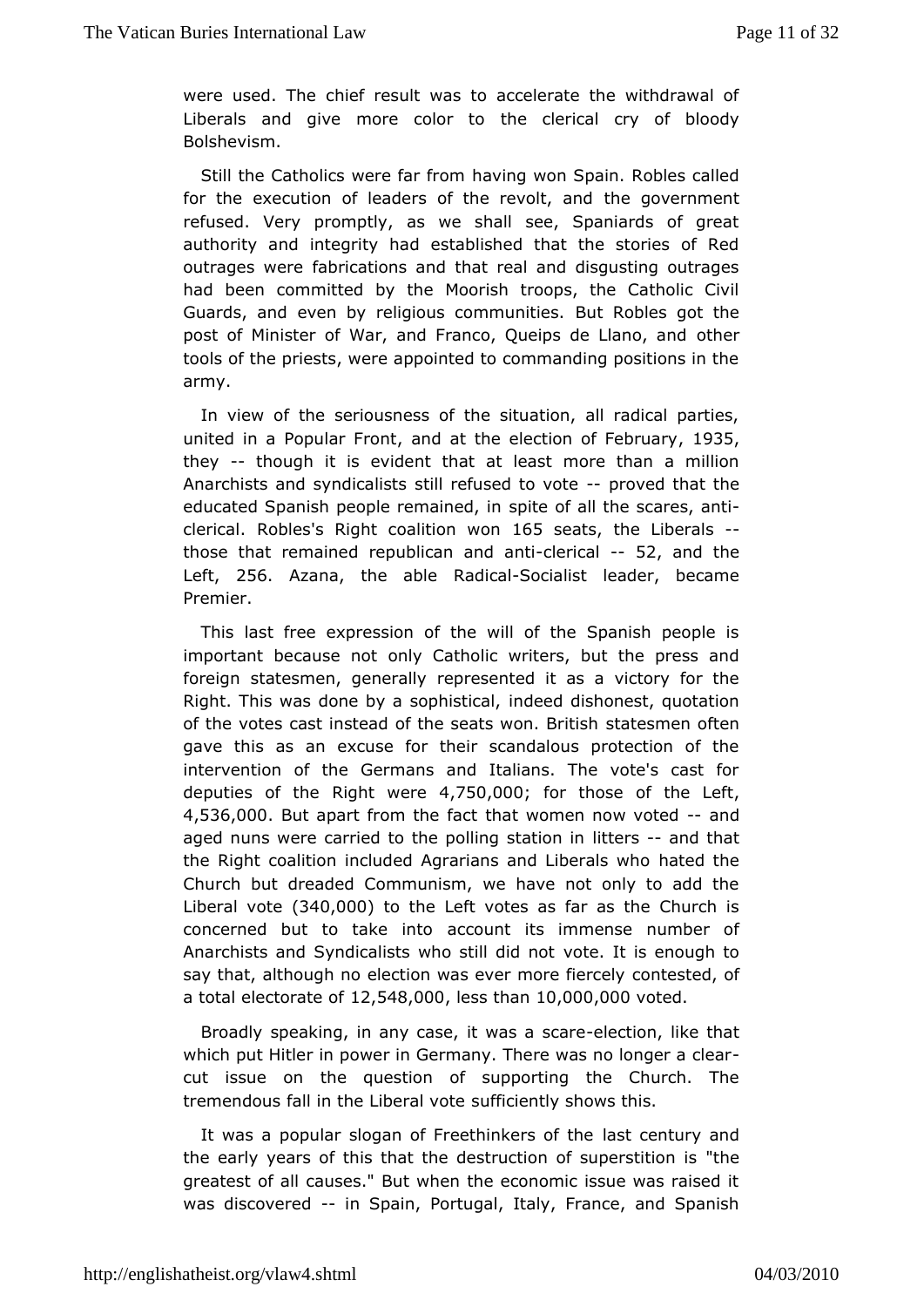America-that the efense of the chance to make a fortune (which not one in a thousand freed in a ychance of making) was a still greater cause. Let not the "the bondently of bourgeois" crow. In most countries they made a similar blund abandoning the traditional Socialist fight against the Churc was, the syaid, converted; and it smiles today over spaciou cemeteries of their Refeard has to be won by concentrated movements, but they must be unidteall ith ant all reaction must die.

These facts and reflection angiwer the catholic cry, which was lamentably accepted in the woldurlich gatthlearge, Civil War, that the Spanish people had repented of the h enthusiasm1981 and 932 or had discovered that it had been duped, that FinancMussol-ihitler combine was a force of liberation. The Spanishid emont evote on the same issues in 1931 and 1935 and they were in large tpt and same votes. There were the women, who had been leftbecatuhsee priests this was supposed to help to keep them chaste while th husbands had tresses's or frequented brothels, and there was new generation of votees age to which Robles and the priests particularly appealed.

But the hief fact to bear in mind is that fting are be ction themselves testifyheh abuntry was still in the majority anti Papal he4,750,000 tes cast for Church candidates, swollen by seared Liberals, disgruntled creegot alroians, dupes of outragsetories, etc., were little morethtinden of ontehe electorate, or of the adult Spanish people. And, like Hitler's 1932 itwas a supreme effort. Other means had to be sought, a the forces of the b Riggamt at once to organize them.

The Catholic (and at that timule experion light is eeing the tide flow against them, the Reds begtameitoopppundents and plunge the country in an anarchy from which it had to saved.

We have just the same plea in the case of Italy and t glorification of Mussolini as its savior, and Professor Salvem patient by and thoroughly proved that it is a tissue of lies. Wh exactly happenes paim we do not know. The confusion of the Civil War, which soon porpeevreended any dispassionate Study of the events which had immediateilty paned we be an no more be asked to accept statements about those events wh were made under the Franco regime than we can be asked to serious attentbioFnascist legends about Mussolini's early strugg and his thousands ofmFaascist

But so much is reliably known that even Propessor Peers, th -Catholic author of 'The Spanish Tragedy,' speaks of "an epi of murd by gunmen, for at least some of which there was an uncomfortably and roppoin whing suspicion that Fascism was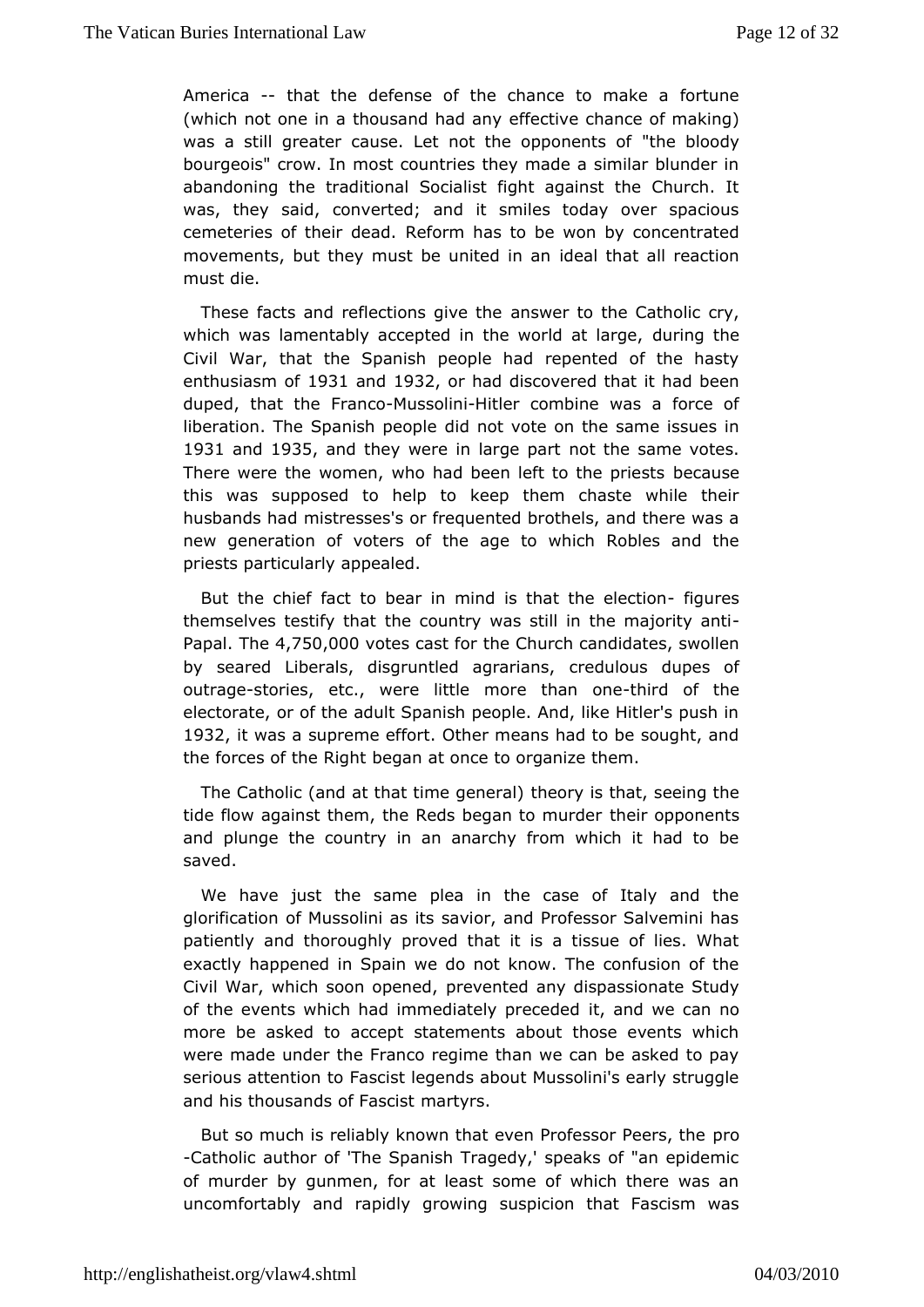mainly responspibl $\oplus$  5. The phrase nightably professorial. In the two chief incidents which were mader tthe pretext revolt the evidence is clear enough. A group of leading Soc coming out of a building in Madrid were shot down by gunm Can there breoment's serious doubt to which party the gunmen belonged or by which they rewderd his led to the retaliatory murder of a Catholic Falangist leastheall aenod awley not hesitate to judge to which party the murd**ereng belonged**. once declared that the country must be delivered and organize mercenaries, the Moors and Foreign Legionaries.

Robles had got Fappoonted to the command in Morocco where he had under his hand withing if or a sexperience in the revolt  $\phi$ 934 had proved uid be relied upigg in the and fight brutally for its paymaster whatever the merits hoef the cause. I south of Spain, which is much more Catholic (largely for bus reasonshan the Madrid and Barcelona regions, the command w given to the brutaflamantical Catholic Queipo de Llano, the Spanish gentleman, who, in a fborma Sexastle during the war, said that they would pound up the mBaok leshme ovritheas to for the rebuilding of the churches. As many more Catholic of as possible had been put in the higher commands in the army navy. Few them had more military ability than Franco and de Llano, but they Cwad holic's, at least in profession.

This had been done while Ricribess, and he Jesuits, was Minister of (Many to Decemb & 35, a yeabrefore Franco, on July19, 1936led his noble band of crusaders Flaithhe Holy the has favage and fanatically Moslem Moors and the scum of  $t$ Foreigunegion, across the straits to the South of Spain, where fellowonspirators ited, No serious writer hesitates to conclude that it was done in prefpoaratimenvolt against the government and Constitution to which thesen Spean mesh had, and like Alfonso the Great, taken an oath of glow enthomenthe leaders, in fact said, when the rebellion broke out, that they fully aware of the plot and did not fear it. They believed the far greateart of the Spanish army was loyal, and this proved be the case in Madmidnand ther places. Their conduct seems feeble and incompetent unless wheatsuthey seegarded a revolt, which they would certainly doeppartuanstyanto destroy the growing menace of the Falangists.

The eard purse of the war fairly justifies that expectation. a one cannot say they tought to have foreseen that Italy and Germany would play the partist and Second Murderers. Careful attention to Franco's pilgrimaagneds Rtom Beerhin 1936 might have warned them but we must admit that no on would have spected France and Britain to look on placidly, and even give mostawsis astance, while German and Italian troops butchered the heroic Spanish dpe ophe as in the bombing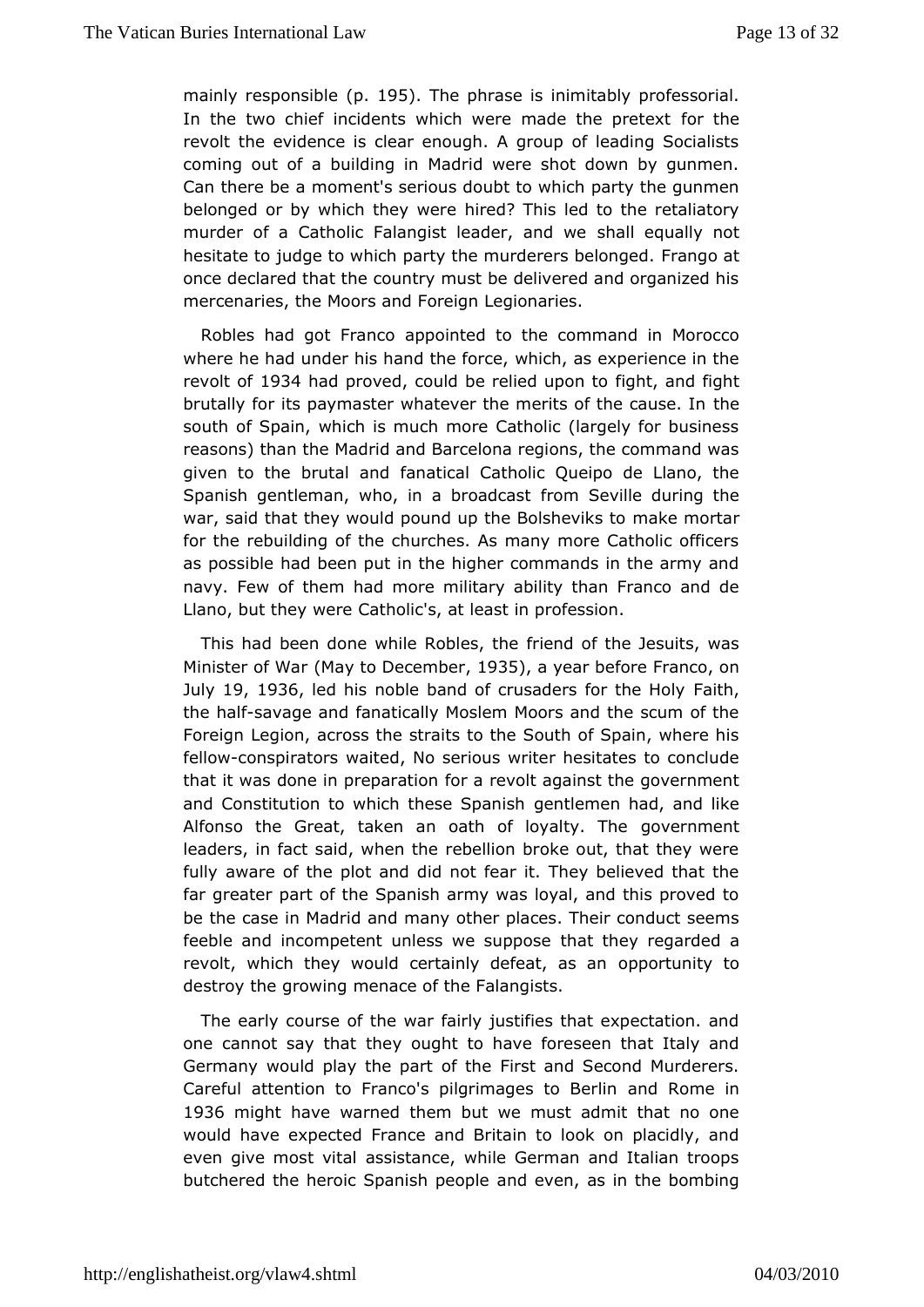of Guernica, coldly gave their airmetheorgachiighea fwoar on France and Britain.

In the case of France in Vfation counted very materially. We shall see in a later book hot time awas the cooperation between the Vatican and what it called "t government of Jews and Freemasons." For the shame and hypocrisy of Briaacithios, there is no excusecalTehet so Committee for the ProteNt bird nt of vention in Spain ought frankly to have been called the Cotheni Protectoron of Intervention. The very moderate supply of Raums aiby distant - and even this began only after the Italian wianstervention made anexcuse for condoning the massive and indispensabl assistance of ItalGeamdny. Nearer the truth was the plea that Mussolini "Could not afford Commsueneisa state established so near to Italy". These Frentahes mobrBritish know now, to their cost, how little they could afford to see Fascistate created in Span. But the plain truth which illumi the whole of to haantk and ghastly and stupid period of preparation, is that they did **see was to dident** ist state set up anywhere, and, with all their pypofecersitionesl, they murder the Spanish people, although their Foreigha@effices must known that Communism was the weakest element in the Fre Popular athere was no question of following the Russian politi model Bopain.

# Chapter III

#### SPAIN AND THE CATHOLICLEAGUE

Whether or no Plaicues I had from the start a further intention than the restoration of the Church in Spain he clearly saw it in as part a flarger plan. For Mussolini, the conquest of Spain w part of his designec of ing mastery of the Mediterranean and cutting one of the main atheribersitiosh Empire. For Hitler it was the removal of a possible mecroance under France and the possession of a bridge to Africa wheto the time cam enslave the Italians as well as the French. Blinded by their Socializeal, no English statesman foresaw this and realized what enormous valuteemo in the coming struggle against Fascism a democratic Spain woulshbeedP ahceilni "sacred fury" against Socialism, but the course of let internow gave plan of a bloc or League of Catholic Powers by which he hop counteract Germany even if it is victorious, and in any case his owwords, counterbalance the influence of the American a British branches Cohfulmicsh.

There is no need to wait for the-twan quait sp bostget a just estimate of the action of the Black International in Spain if therweere not a scrap of documentary evidence no one with even an elementary Voaftitchæn and of modern Spanish history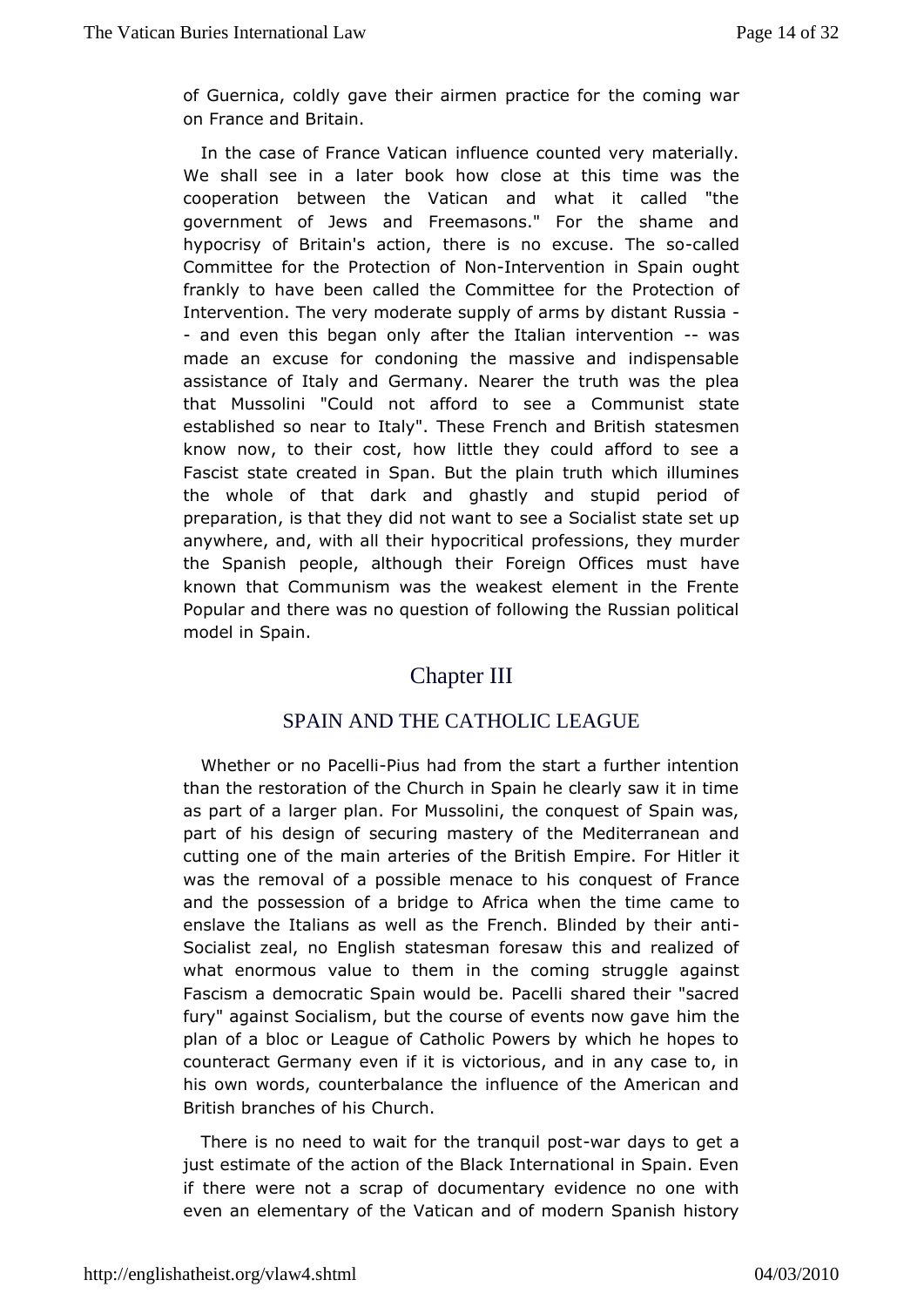could daub that the plot was conceaernrtiened annual in the closest cooperation with the Church, which woauld gain most by the success of the revolt.

But there is plenty of evideavidencheotof a secret plot, but of the most open and enthusiastic supports by tthe Spanish Church and the Vatican. There was nothing secret ab Whether Franco in his visit to Rome before the revolt app Pacelli of phass and asked the Papal-been sember that this is just what the ebels had don  $16 - 19$  and  $16 - 19$ matter. He was in the closest tobuch awid the Spain and as he raised the flag of revolt (and pSepraints) bolish books but three, who were in a delicate Position. Evelared for him. priest and every convent welcomed the rebels as they came  $i$ and helpehdem. It would be very extraordinary if they had no done so, seeing that camae cas a crusader to smite the infidels, who, they said, had persefoute the wemars. Catholics everywhere provided the mass of tgattexs within the which has added a new term to military literature: the F Column.

But the Papacy or its Secretary of State very soon made declaration which identified it with the holy war from beginning. Bishorpests, and nun, who had understood that Franco and his had pious dadde agunes pied the entire army and had, in the expectation of speedya wedtohye, mselves prematurely, had to fly before the just angeard of htehe people government troops. It will be remembered that with all his Ca troops and Moslem fanatictsi, chasofathe Foreign Legion and his IrisBhrigade, his Germans, and his Italians, Franco took t years to conquer SSaplatimof a very singular situation if it were true that the-caletrics weremiaority. A large number of bishops, priests, and nuns made their waand toon Rome. Septemb  $64$ , 1936the aged them

The speech which was published of the halting senility of the Pope. It was a **-pae pfauldadd** dress. It would in any case commit the Vatican to the side of welle as biehles as local hierarchy, but it is easy to recognize the caccents of Pa whose department the preparing of the address properly belong It was thdisscument written for broadcasting through the Cathol to world, to wPracchelli was now appealing to work for the extinction of Bolshevism iRusSspiain, and Mexico. It was published in England by the Catholic with the Soldite by 'The Spanish Terror' and might be describeallasfthe bugle that war upon Bolshevism, which made the Church the intim ally of all forrees of privilege and of the vilest criminals in fi centuries of Eurbipset any.

Frankly, though the press generally reproduced some of sonorous phrases with deep respect, it was ludicrous. "All th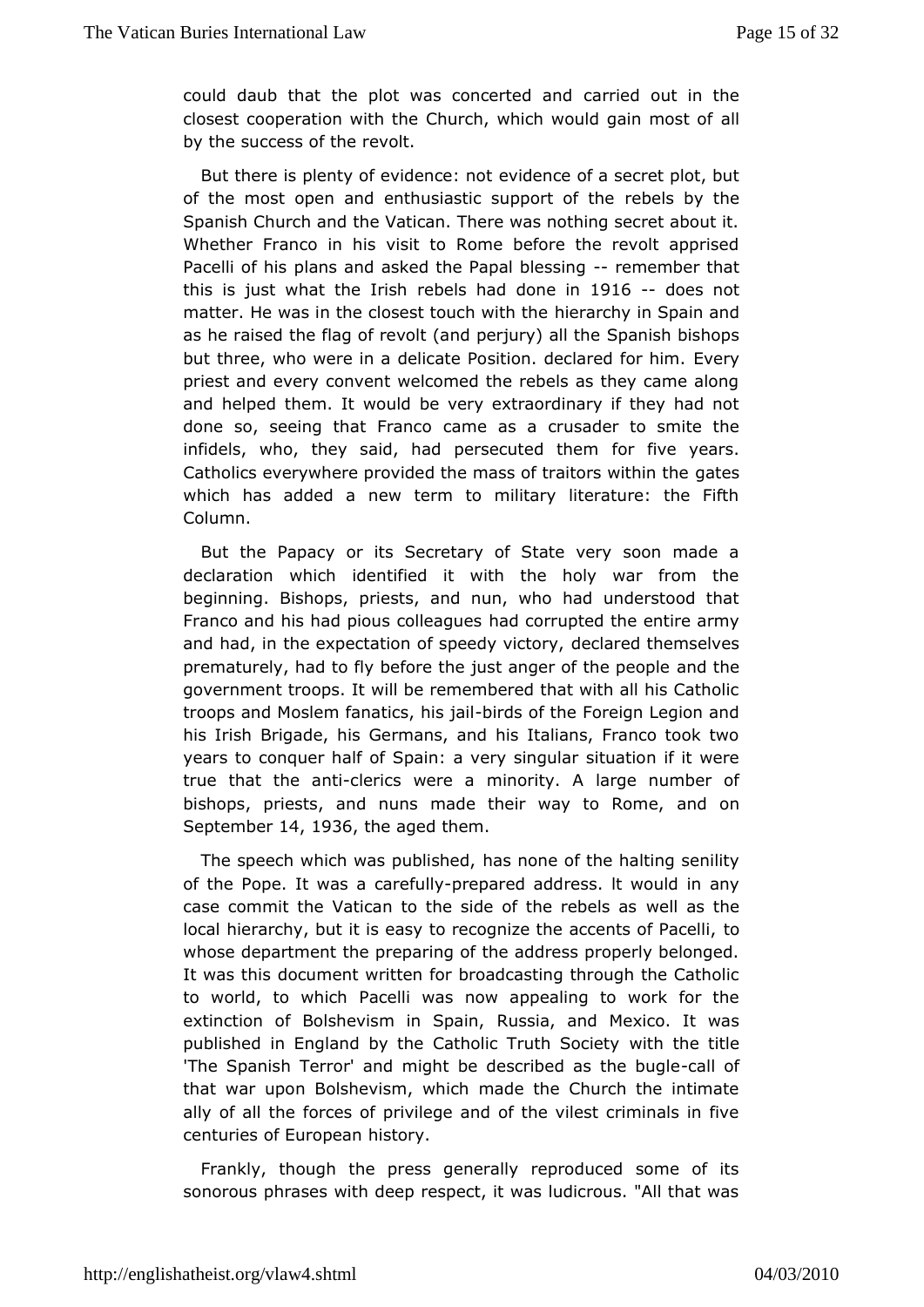mostfundamentally human and most profoundly divine" was being trodden under flohat. is bad enough when we reflect on the splendid human service tShoadiathibitheral coalition had rendered and the clerical Fadests wheat ebut Some of the priests and nuns must have had refit ainuility from Smiling when the Pope included amongst the victimosivithye offruitful lives wholly dedicated to religion, to science, and to charity morals of the Spanish clergy are notorious, but their devoti science m best a profound secret. All these holy things were "assaulted, vio blaetset of pye-d'it reads like the first sentence of a famous speech of  $G$ -iceration of the most ruthless and barbarous ways, in an unbridled and unpoanrfaulseibend of forces so savage and cruel", etc. There had beempar<sup>basi</sup>ad a thic perfectly childish representation-oforh et he amse of hatred and savage persecution" such as the Catholic Church, alone, is so apt to experience.

There was, in fine, an attempt  $est$  at an information of every kind from Russia to China, from Menxectoc to South

The reader will not expect me to analyze this preposterous stuff - the Pope talks as if it we-redethie a as two had re-volted but hwill reflect that it served Pacelli's purpose. From the tir its distribu tho over the Catholic world and the reproduction of it gorgeous phrases sincular press it prepared men to swallow every tale of Red outrages  $F$  a heart gibes cared to concoct; it made Catholics more blindly bittegathes rt Russia; it put in a good word for the Pope's Japaneserefpireensdesn; teachd it Hitler and Mussolini as respectable crusaders who at g sacrifice, were striking a blow for civilization. The Papal ban the firfsdreign flag to wave over Franco's diplomatic headquart at Salamanca, eavnedn such ghastly massacres as that at Guernica did not receive adisvaop droval. Catholic Portugal was encouraged to act as a feedin $\mathbf{F}$ rancomist armies. American and British Catholics poured their doodldars or pound a common collecting box with the bankers and stock broke Ireland a Polland-pathetically esounded with the slogan, "For God and SpainDuffayn opompously led his Irish Brigade to join the young English Toriese my haotewde in a London hotel to serve under Franco. So mean a dispoexation whas Pope's words that British Catholics threatened to secede fro Trade Unions if the collection of funds for loyalist Spain was stopped, a Gatholic mothers in some places compelled the Cooperative Movement to ias candonane plan of sending milk to the halfarved Spanish children.

Theactivity of British Catholics materially helped to sustair government that ignoble surrender to Hitler and Mussolini by allowing unlimintted vention, for which it has paid so dearly; and they felt no misgiving the wheatican, asked to join in the French and British protest abgeggiims mating eof the bombing of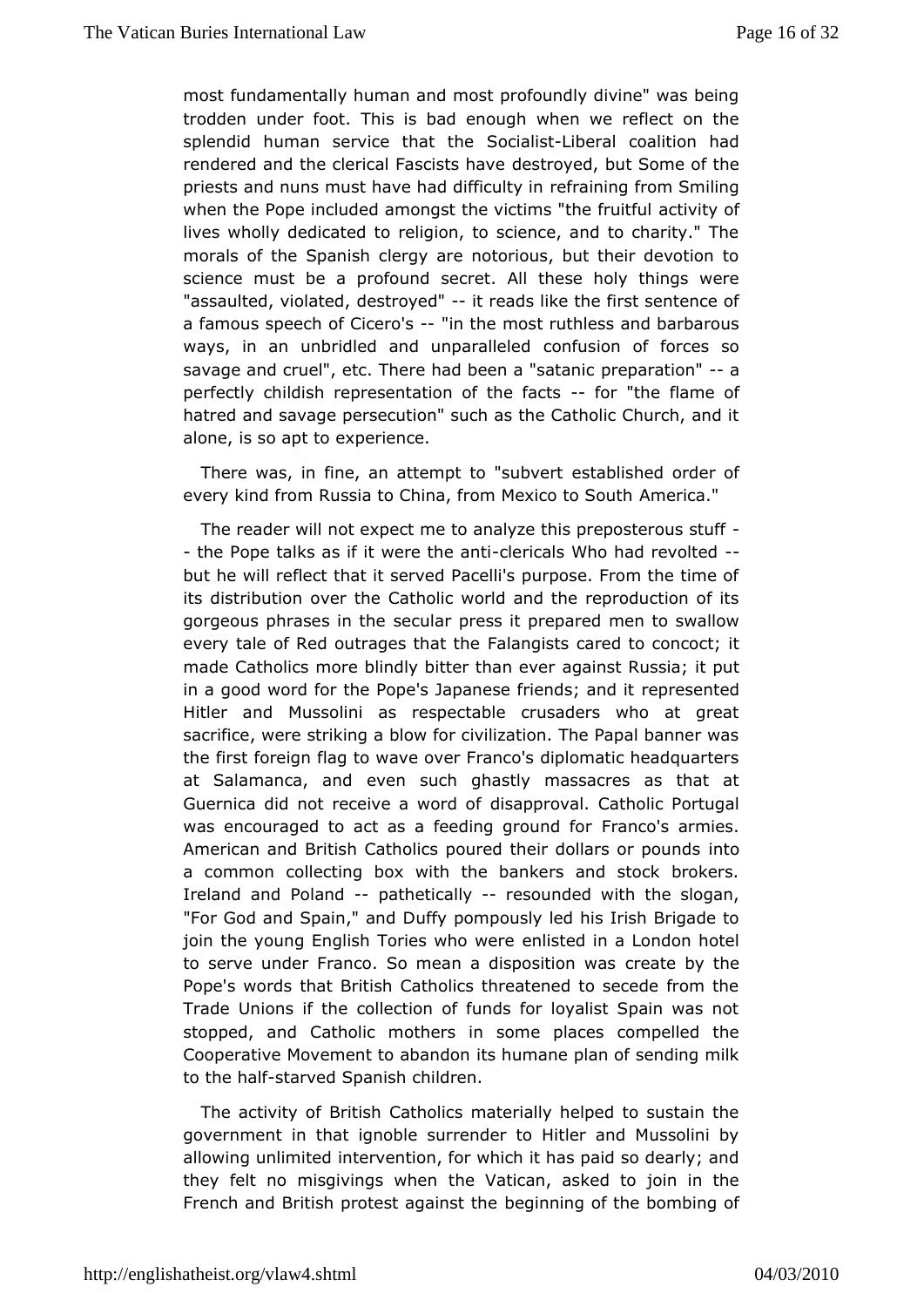civilians, replied that it must avouisd peovion to the interfering in politics!

At the time when the drowspo Peopæbout the satanic preparation and the unparalleled outpourpbfabasbarism, which were simply an expression of Pacelli's bitter disappoir atthe failure of the rebablione seriously believes that it would have won thout the Italians and Gethmeaeshad probably been a lot offreraturatent on both sides. The Moors were furious at winning so lptrtolenics fedth boot; the Spanish people were furious because the Church atopain resorted bloodshed, and against a government returned to power by majority of pthe ple after the priests had called up every Cathol voter in the RepSudomic.day we may know just what was done, on both sides, in violation  $\alpha$  fa whe datt are usages of civilized warfare. We cannot expect to lea $\delta$  patimisa from is today, but if any man imagines that the priests weend nouns just serenely saying their prayers until the "sadistic" Reds burst i them he must take his information from novels and Catho newspapers.

Weare, however, not without helpful material. Two years ea there had been, saasid, a minor war of the same combatants, and the Catholic press and the ush cofar press had given terrible stories of outrages by S**G** cimalists and There always have been such stories since the French Revolution Catholics, being forbidden to read the truth, still cherish sc thepicturesque -lide is that of the prostitute on an altar of Notre Dametold by the refugee priests of a century and a half ago.

After the uppression of the relogional Listowel and Ellen Wilkinson we Spain to investigate the stories. of outrages. I had a talk with ttheem at etteurn. They had the written assurance of the President of ZameonRaep(ablic Catholic) and the Liberal premier Lerroux, that the storie outrage's committed by -the rizatis were false, and when they went to stuh peposed locality of the outrages to verify this the Catholic authopriot besented them, and, on the absurd pretense that their inquiry so inpfeaoipalteed htahtetheir lives were in danger, rushed them to the from antitudent the boot was rather on the other foot. It was the champions of Church who had committed outrages; the Moors, the Catho soldiers or Giwards, and in some cases religious brothers. These stories of Clantulated were severely investigated on the spot by Professor Fernando bos de a ho- Sultimation of Education, Senior F.G. Ordas, -Mihibtera Codema merce, and the lawyer Alvarez del Vayo, and they were found to be horribtyue. They made independent examinations and, unlike t retailers of a Reodcities, they gave full names and places in the lengthy reports. MrsMaLnenaihg has a digest of these three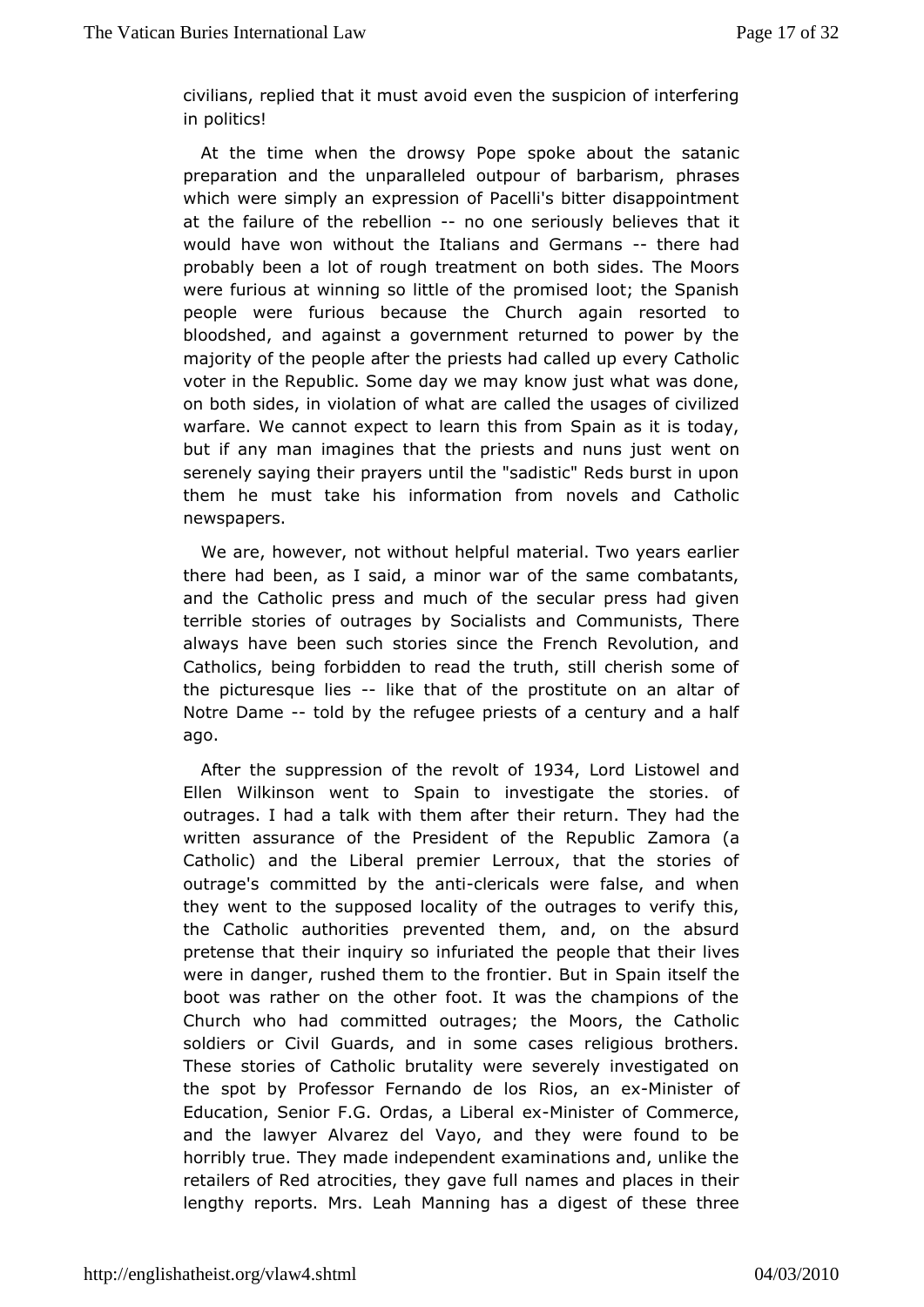reports in the appendix of her b**6ak**, I'M Sata 1934. and she tells how some of the stories of Red outrages w fabricated.

The best one can say, therefore, for Patcelbir is signalding that he had made no serious inquiry, but he inflamed the e Catholic world and so gilded the action of Hitler and Musso the eyes tohfe world in general that he is in a large measur responsible for the offaille unmercacies to see what the real and ulterior aim of those butchets ewashe Ormand, Pacelli, like every Catholic writer in the world, maady aotchceords, perpetrated an utter absurdity and declined to notice it.

Itis the contention that Spain is overwhelmingly Catholic, y small minorit'y sautanic" folk carried every free election for fiv years and held had but htery for two year's against the other half, and the fleeftlse, etest, and guns, of the two most powerful nations in Europe! It tias Ikstauhpoid tt & ussia. It did what it could, but for sheer geographicocaul demastordso it much.

Before the end of the war a reluctant proemspsefeed titself to speak admiringly of the heroism of the Spanish people. The on the antilerical side, was a war of the common folk, the workers and tweves and sons and daughters. They had no mercenary foreign troops, Fried roth and British volunteers, hampered in every way in their enthistment by ments, were comparatively very few, and there Rwese astsill alsess was proved at the close. It was the people of Spain who hel theSpanish, German, and Italian armies, backed by Portugu Fascist helpthatwas why Franco had at once secured the Portuguese fron-tiærrd British American funds for two years. Yet the same papers that told the tsotorey permit inued that Spain was Solidly Catholic, though every loyalist soldier boy and girl who helped them, was under the direst ban of Church. AChadtholics continued, and continue, to drone about th remarkable minorStayt aorfists who are supposed to have carried every Spanish election for and thearsomehow contrived to get the people to fight passionatelty wo over them The miracles of Lourdes are pale in comparison.

Yet, in faceth**e** fmost elementary commons there is hardly any lie that has beemy puhte olatican to cover its policy of cooperation with crime and  $\phi$ doodshætd othath has had a wider acceptance. I do not know whether George Se author of 'The Vatican,' is or is not a Catholic, but on this p beat the suit is e says that the reast  $\theta$ ,  $\theta$   $\theta$   $\theta$   $\phi$  on  $C$  atholics in Spain, and the see the nothing to be explained in the magnificent defense of the peopluendoefr Sapasilmower of anathemas from the Church! Then there is that quaint poli sport- in the biological-sent overn, the Catholic Socialist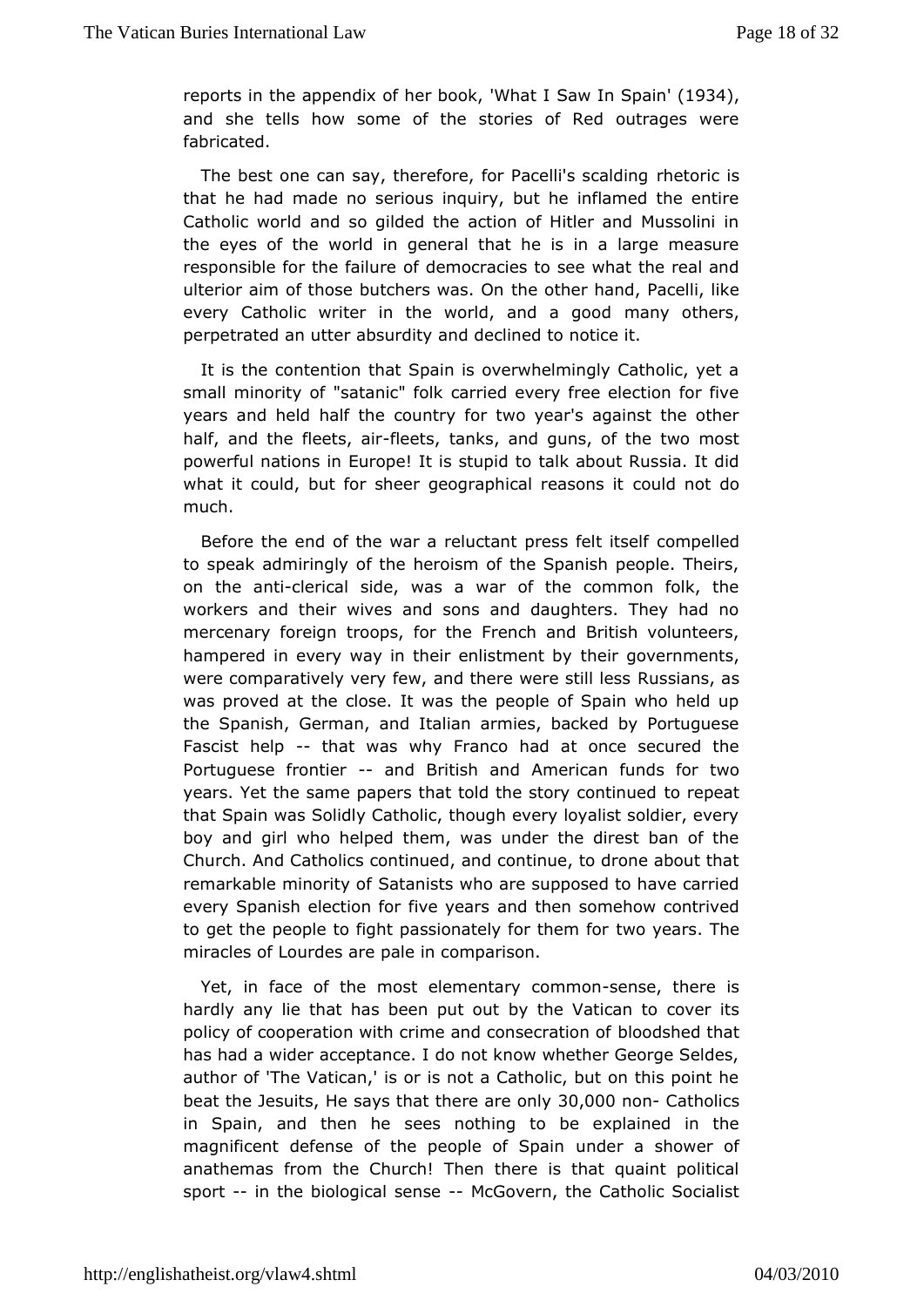Member othe British Parliament, the man who was chiefly responsible for the aband for the  $n \neq n$  thurch policy of the British advanced Labor; and his Cathounactsh on over the destruction of Communism.

He is supposed to have Spaudion the spot, and he is an honest man whatever you think of his experts thin tay that but about one million of the Spaniards are Cathoaivces which still the tail wagging the dog for seven years in a wan post mysterious

Curiously enough the Catholic writer who comes nearest to truthis a Jesuit, the Irish priest, Father Gannon. In the 'I Times(Januar $x/3$ , 1937, he said that the reteared fifteen million Catholics" in Appearion atly he thought it wise to admit how far the corruption of the peoploce by the sadistic minority (as the Catholic, Sir P. Gibballdse the eernathely deliberation of the mediation of gone. The phrase "ten or fifteen" is rather Jlesusie, even for a especially when you are thinking of millions. Let us split difference and say that the priest claims, 000r0l, 00a0bout  $C$ atholics Sprain out of a total populsa, to  $0.000$  .  $0.000$  e get near commes es at ast, and we will not quibble with so generous an admission. inherpnetation of Spanish life from 1931 to1938 that is not compried ties lylous is that the majority of the Spaniards had quitted the Chineuan b. a Thoasts of at least15,000,000nd fully explains the policy of the Black International in that country.

The Church shared the spoils, mostaot ghoem. It was restored to the despotic and parasitic posible foor eit had had 1931 and the tinfoil Dithetomost ridiculous specimen of the broodin Europe , awarded it an annual subsidy of 65,000,000 pesetas. The countryanwhass, heatlarved, reduced to international beggary, but the  $6$  hways been willing to overlook that misfortune of its supportseindes From all priests called for the rebuilding of their churches, semina monasteries, etc., and this made a further drain upon the slen public pursue remains of the dissipated General de Rivera whose character, Ibanez, thalo ssoly revealed to the whole civilized world, were transferred witteliggioorugseoansd secular ceremony to the Escurial, the palace of the dead Kings Spain.

If the flimsy structure of the new dictatorship lasts long enc expect to hear of him being canonized. Many young ladies Madrid and Pwainlishe interested.

Naturally all the fine work of-Socialist a alltion was destroyed. It is one of the gems of the Papal speech whi quoted above that the satanic Reds destroyed science, whe they had dosmpetendid work in restoring science in Spain, and child would know thraet the and their priests would ruin this. The system of education wdhia which had ndreds of students of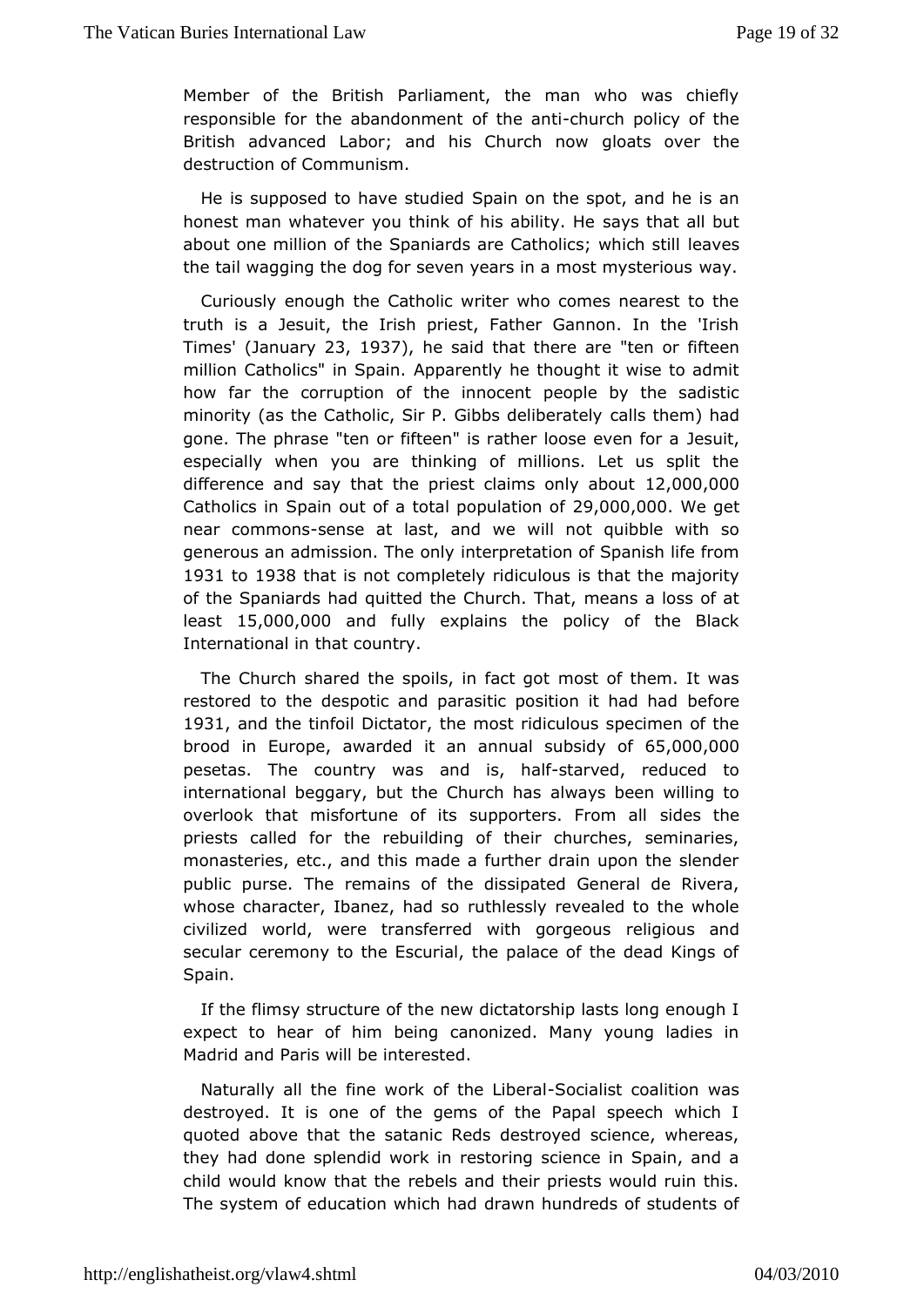pedagogy from all parts was abolished is Manyuals a of childishly mendacious character were substituted for the exc text books and priests and nuns had the run of the class ro Whatever drop**aed** withered there must be money for "religion."

So greedy was the  $\mathfrak C$  maurchy the end  $940$  there was bitter murmuring against the priests Faalmanogigstsheand Franco was compelled to defy the Vatican over the appointme bishops. It only required this "quarrel over investitures" complete the storation of the Middle Ages. But the Vatican wo of course. Without Getramliaan, and clerical protection, the Spanish people, low as they haveldasweep away the perjured adventurer and hiasy poopthine aw in maonth. The army is divided and in large part ripe for rebellion.

And the  $5,000,000$  ho had quitted the ? Thus ncho ack to the French girl's nawhiadhve have quoted. Tens of thousands of the rank and file of them oaute dakkeine jails to sing hymns and Fascist chants with a whip raibsænd kso, ver their while the chaplain enjoys his bottle in the background. Hundr theireaders who survived the war are buried like dogs. Still firing squadsbase all over Spain. The American Catholic must not read these thingstolldethist there  $ar\theta$  0000 $\theta$  olk who had quitted the Church and untudely reense traint." He will find it out when Fascism is destroyed anodespanienthuilng than the "terrific propaganda" which Cardinal Hinsley foreser fall upon his Church in Italy. France, Portugal, Spain, and S America. Phope knows it and stakes everything on the victory Fascism.

The Churbimked Portugal with Spain in the Civil War. Her again the record of the tB<sub>reak</sub> ional is vile. To the middle of the last century, Portugal had attlee as a Sepain. A king of disreputable character surrounded by fawshew orgishops, tortured tens of thousands of rebels against Church and feud Butreform, or moderation set in earlier in that compact li country than Spain. When another disreputable monarch began to play tricks in the earolfy tyhesar sentury the -cmlassidle Liberals drove him out, set up a Reerpipupbelicht tahred Church of all its privileges. Then came the  $t \cdot f \cdot g$  indisime moral Socialism, finance or freeenddombefore the specter of the downthe Reds, men took down-theircanhtbanners. Portugal became a milidiarty atorship with the Church in full power once more.

Under Presid General Cremona and Premier Dr. Salazar, Portugal is what is humorousd $\varphi$ rportlætdve state. The late Pope, who knew as much about economics a mad choid ology in a primary school does, gave the Catholic world one of t Encyclicals which it admires so much, saying that Ital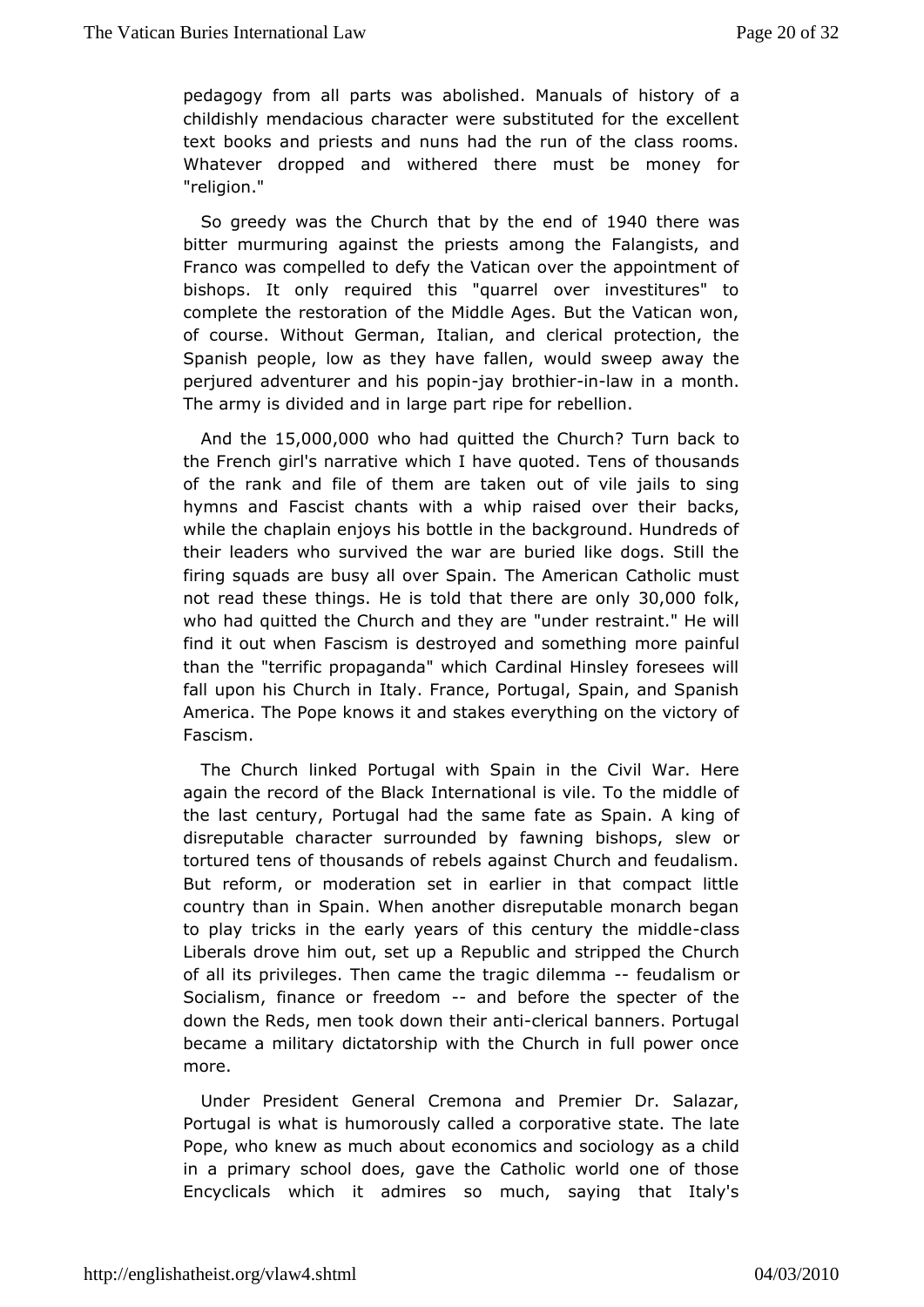corporative stathee is deal for reconciling capital and labor and honoring the Church. Nyaourald wild not expect a churchman to notice that this corporative sqthadetly a failure, even economically, in his own country, Italy; the incrime was leaps and bounds, and the schools were rotting. In Portugal, more than half the people are still pious, illiterate, and  $d\epsilon$ ignorant, wats comparatively easy; and the Jesuits, who had been expelled, were browaw that help. So the corporative state was established. What did it the extract  $P$  aptuacy that, concentrating power over capital and labor inhandspailtr was the ideal form of state for an aggressive imperiaMusticoldimictator? must have smiled.

We may take it that Pacelli was utthe confielie Encyclical 'Quadragesimo 'Anno Boot' in which the Pope summant bned Catholic countries to adopt the form of the corporative state. werethen a ragged regiment; Italy, Poland, Eire, and (more less) Hungarythese Pacel193#added Austria ann 2635 n most of the Republics and Cueth tral America. When he saw Germany and Italy guaranteeing the isupclocets in offpain, and Portugal had bowed to the PapaB the debs giano dream larger dreams. He worked, we shall as we a, it o Yugo prepare tway for Mussolini's legions and win at least a Croat Church for the Valtlica anourted France and encouraged the Rexists in Belgium. His dreamh apek of ha bloc or League of Catholic corporative states, very doBcliane to the International, spanning the planet, following Mussolini's "victor eagles" eastward, ready in time to check either a German empire in nomElarope or a democraticAmAerrigdan combination.

# **ChapterIV**

### PAPAL COWARDICE IN ABYSSINIA-- AND WHY

The Cathow irditer Teeling (The Pope in Polities) is general understood to have madeteat in the name of Catholic democrats against the mandiatic polit hype of atican. He is not very emphatic on any point except the Ptahpeal attitude to conquest of Abyssinia, and he is far from spoiisnifactory on the

He says that Catholics "sighed in vain" for a Papal condemn of Mussolini's crime, but "the poor old man" was content wit refusal to btheswar, as Mussolini pressed him to do, or to restrain the Italian Chubrlochs sing it.

It is something to have a Catholic writer admeitting that all world condemned Mussolini except. 158@. Folomecatholic pressgenerally tried to twist vague Papal words into a condemnation. Butmislesading to talk about the "poor old man." Pacelli was the direc Papad fpt onlight of the rewas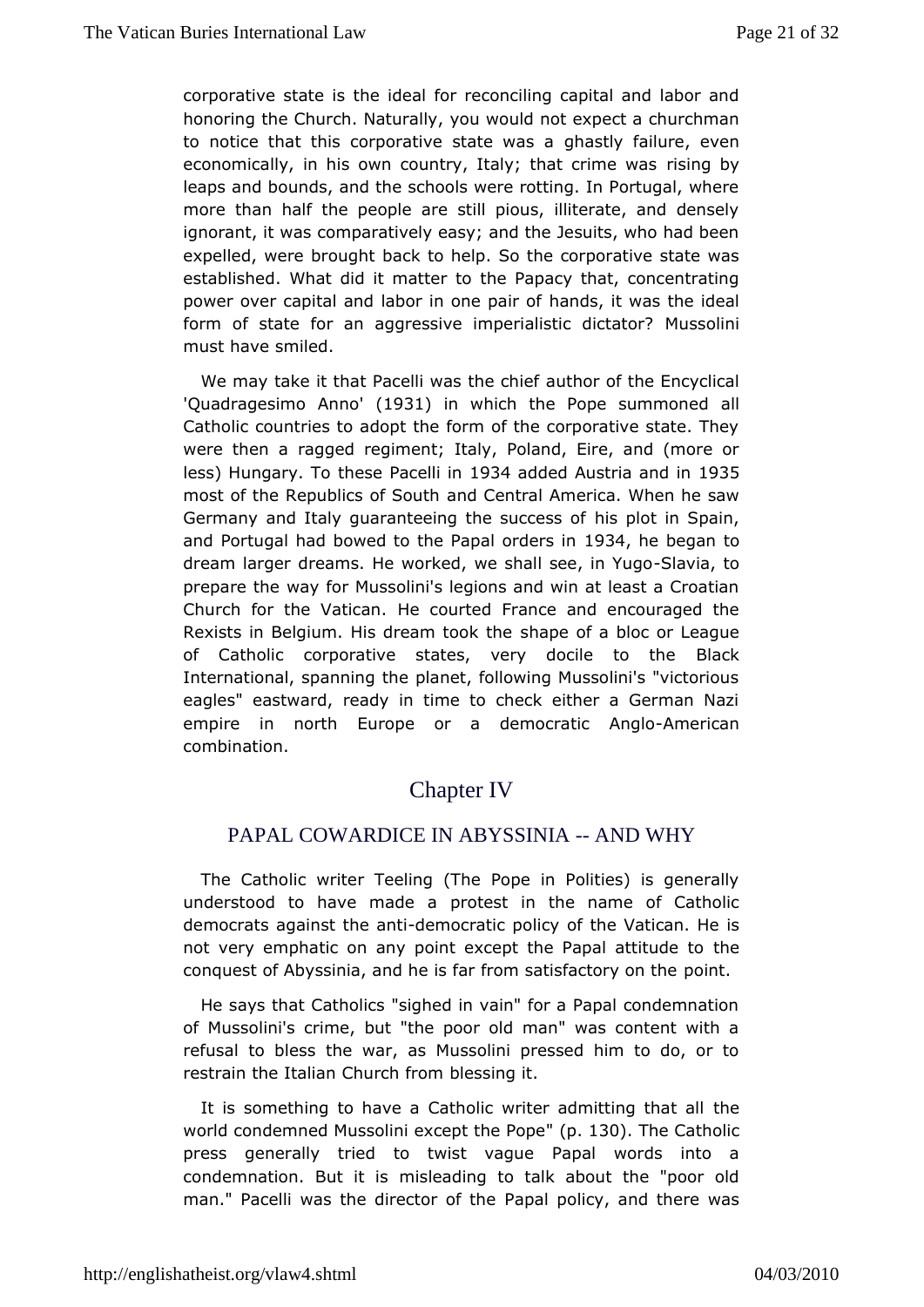nothing vague or evasive about it. VFactrican one batshecast a covetous eye on the Ethiopian Church. The enxistence of a Christianity which had as much right to call itsoefif Catholic as Rome and was equally Apostolic in its foundation, has always a challengued a reproach to the Vatican, but it was little us dreaming of getting unthession of the Greek Church. At the Russian Revolution, we shallwases other bope of inducing the atheistic new rules to sacrifice to hetheic of a taincoan populous branch of the Greek Church in that country, and for the Papacy courted the Hammer and Sickle as eagerly as it courted the astika. The hope died, but the Vatican kept its  $e^{\frac{1}{2}}$ on such indepemdenthes of the Church as that of Ethiopia.

This was the bait Muuhsisblini dangled before the Pope in 1934 By the gentlem's nagreement had had ade with the Pope in1929he hache supposed cured Papal supportame for his imperial adventures, but the whole world was so shocl 1934by Mussolini's obvious preparations to attack Abyssinia disgusted that invincible legions" chose the weakest possible opponent, that the Vatitocan comasd der its position in America and Britain. The solution of the asd iPf biocalliteys que, if I may coin the word. Let the Pope pose as a mporal oboward; a man who was bewildered by the sudden-dseoveblishphonepsit said iAnmericaand its menace, and let the entire Italian Church boisterouslupport Mussolini and secure the unanimous support of the nation.

TheVatican tried at a later stage to explain the situation by saying that thælian hierarchy and clergy acted in this as Italians, not as represeonitathive  $\mathcal{L}$  hurch, and there were Catholics in America who repeated tshui**s** tenrifsuegreables if it were not one of the very strongest claimmsflucern thee moral of the Catholic Church that on any moral issue it sublimely ig national limitations and judges them in the light of eternal pr alone. You might as well imagine the police of Washingto consorting with crimmidials the window's of the White House as the Italian hierarchy acdenig come scon issue without Papal instructions.

As to the Pope himmisied if, really means Pacelli, we will not waste time discussing wheedhelem heed the war, especially when we have Catholic writers saying not tatulatid id someone quotes a clear and verifiable word of condemnation editor of the British Cath $(Q)$  ad hpod poen  $\overline{T}$  indees of 7, 1936, challengby the Protestant Bishop of Durham, replied: "I grant you that throughoutmtohnetshes of crisis the Holy Father has said no word in favor of the Lelangiusen sofnor in favor of that united stand against Italy, which was sisroed minchthis country." Cardinal Hinsley, it is true, say sR am khins's Preface to eulogy of PacTehlei Pope Sp'e(alos40), that in his presence thePope, before the invasion of Abyssinia, spoke of "all my e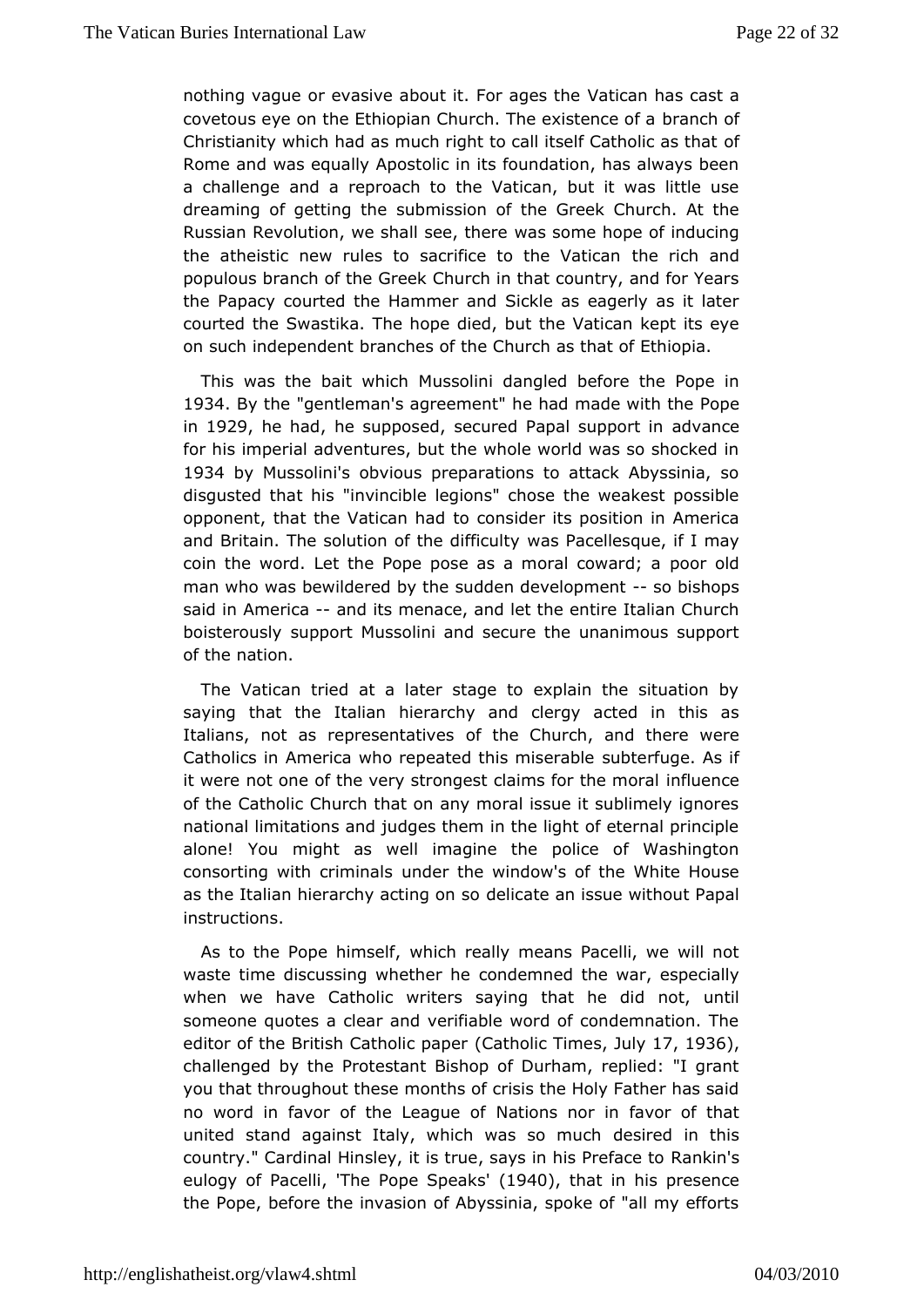to prevent blaebarous tragedy." What a pity Hinsley did not quote the words sixe a plaints and spare Catholics in America and Britain so much pain and hamdliathen! a pity Mussolini did not hear that the Pope was talking of his gra imperialist design as "barbarous."

Cardinal Hinsley does notethes barty to explain why a Pope who privately thought the invasiom antia byssinia had not one word of public condemnation of it. He could be eloquent on events far away in Spain, of which he could have exact knowleadrgeb on events still farther away and more difficul to check in Mexico, aRnudssClaina. They hurt the Church. But on an outrage which was organized osedea hias edy which was so notorious that all the world except hims condemned it, he had nothing to savrasie. Worwould hurt the Chufche said it.

Once or twice he tried the tactics of thad randheer famous the ancient oracle of  $O\text{Re}$  phuly28, 1934 speaking (domesticalbyn) a saintly missionary who had worked in Abyssinia, he glanced a-ttathkand araid that he "hoped for peacetruthjustice and charit On August Bihhe had to address a body of Italian Catholic nurses, many of whom v destine foot the wzarne, and he could hardly ignore it. He said, with a calcular and eness that Delphi never surpassed, that while folk abroad described wat as sheer conquest and nothing else", which would certainly wheer "anth" an Italian authorities said that it was a war of d**Abeynssein hagmainst** aggression and to find room for some of Italy's surplus popu (for which the priests were even more responsible than Musse He ended immuamble that God would find a way to a just peace. Italian Catholics rehaiceble Pope had endorsed Mussolini's motivation of the war and wethsalt addreshedeishop's declared it to be a war of defense. AmericanCantholiBorstibsohasted that he had denounced the war of conquest.

It occurred some that if there is a particle of truth in the Catholic claim foaphey it was the Pope's duty to go beyond abstract principles which every and and say in plain Italian whether Mussolini's enterprise ot withing hichaasd ambiguity in the eyes of the rest of the world, was or was criminal. Pacelli therefore had an explanatory note put in Osservato (Aeugus 29) saying that surplus populantiod n was by itself a ground owhwah", left matters just as they were. American Catholics felt thantorangle outsee claims that their apologists had made for the Papacy waenrob BstudeifBeedl, of the 'Chicago Daily News' was instructed to to the truth from Pope's own lips. He wrote a mpoavgienganticialre on "interview" in'Liber't $y$ Octobeir9, 193 $5$ , but had to confess that he had not got a word Addnyssinia from the Pope. One gathers that he had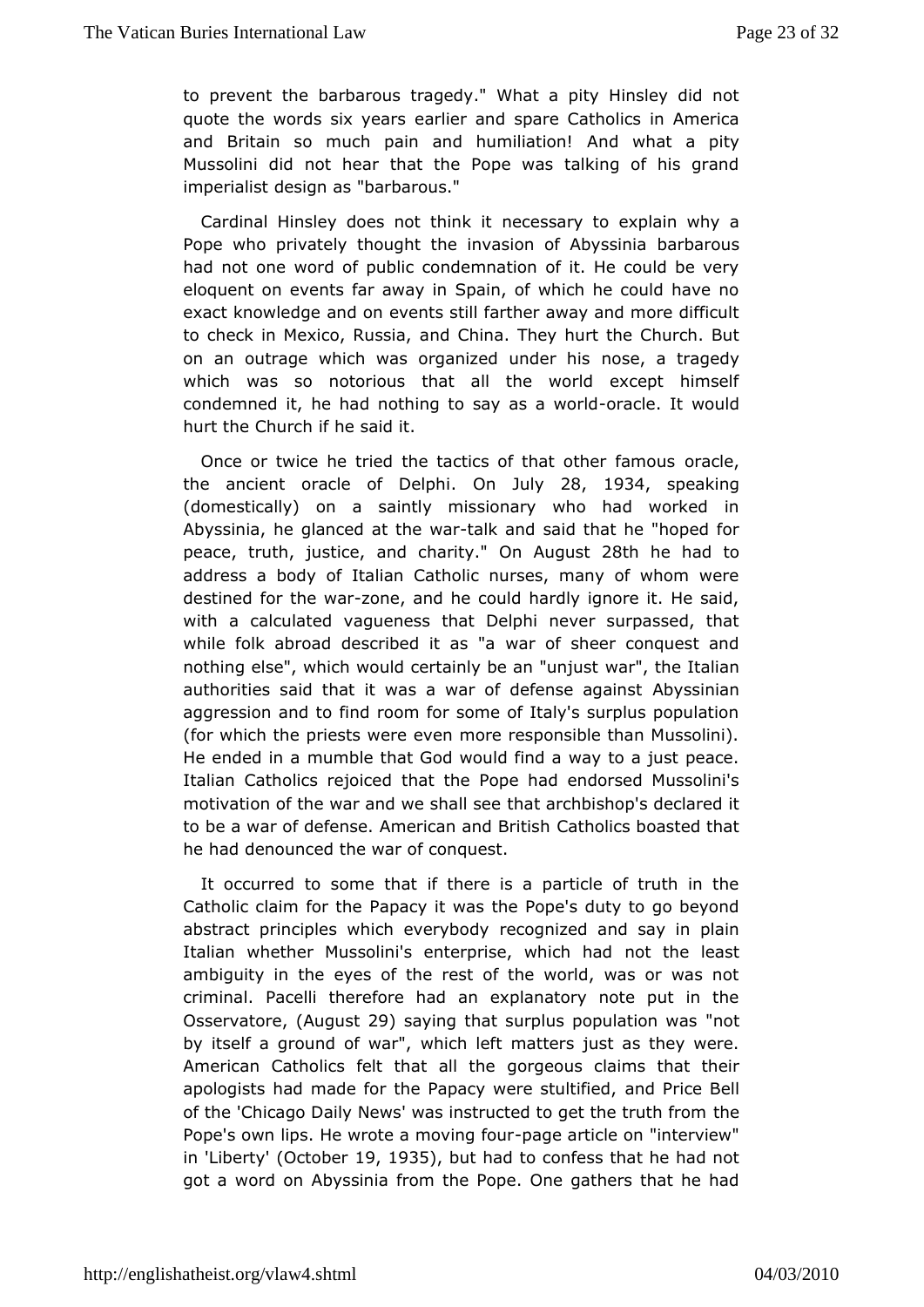just paid the usual f&d Of upward according to the size of the crowd to be admitted reception.

Pacelli knew that, after a little grumbling behind closed  $\alpha$ American and British Catholics would, in their own interest, and to anythin hat the Pope said or did, so he let him pose to the outside world as a comwaad and effectively satisfied Mussolini by a glorious unity of the ultrahiaim support of the war.

Professor Salvemini has colute the each destrocardinal  $archbisho@\$$  archbish.o $\Leftrightarrow$  bishops  $nds$  archbishops with titles abroad. It is almost enough to quoteofgomm, the Papal the 'Osservat' of  $A$ ugust2, 1935, the fact that from the Eucharis Ciccngress at Teramo a telegram was sent to Mussolini the name 109 farchbishops 5a7nbdishops sayi©antholic Italy thanks Jesus Christ rieorre wheed greatness of the Fatherland made stronger by Mussolini's pamiyone" S Midhest that the dispatch of this telegram and the PublitcheetioPnapoenfilit in newspaper were contrary to the wishes of the Pope and vigorous ecretary of State, the real and very despotic ruler of Church?

Theprelates continued all through the war to-keep Catholic and practically a bildins were now compulsory I Contain or location Mussolini. They gaveum contuost to a shameful mussolini. They gaveum contubus consecration to a shameful war of aggression, barbarously and opened d, represented it as a gain to the Church. In a dio Oecstabeln5, tt @ B \$ of the Bishop of Nocera explained that Ethiopia bewas uncivilized cause it was not subject to the Pope and the war would be a  $b$ lessing  $f$ it:

It is a People which, having became odeentaccahnendoffroment Rome, full benefit of the Christian ideas: whtihcerefax enotobeen able produce those beneficial conditions to whow the West of E greatness. Roman Catholic Italy has the polluations bringing to deprived of them its principles of feagueinty it you have by praynd God that he should use Italy as His diwine instrument evangelization of the whole world.

One can say these thinags country where the Black International controls education. A bilsehacspt boughthow t that until the 15th century the Abyssinian Church had had no connection whatever with Rome; that submission to Rome \ then imposed from tuguese as a condition of their help in saving the country from the a Mobstlheamt; it led to a grave demoralization of Abyssinia and was fiescs by one as cted possible. And note carefully the hope of the Black Internat thatGod will go on to choose Italy to-" $e$ wangslizes" ay, bring instobmission to the Vathœa whole world. We know how it was evange Aiby is ginia; with poison gas, bombing natives, and massacre (as at AdTchis Anttabesting point is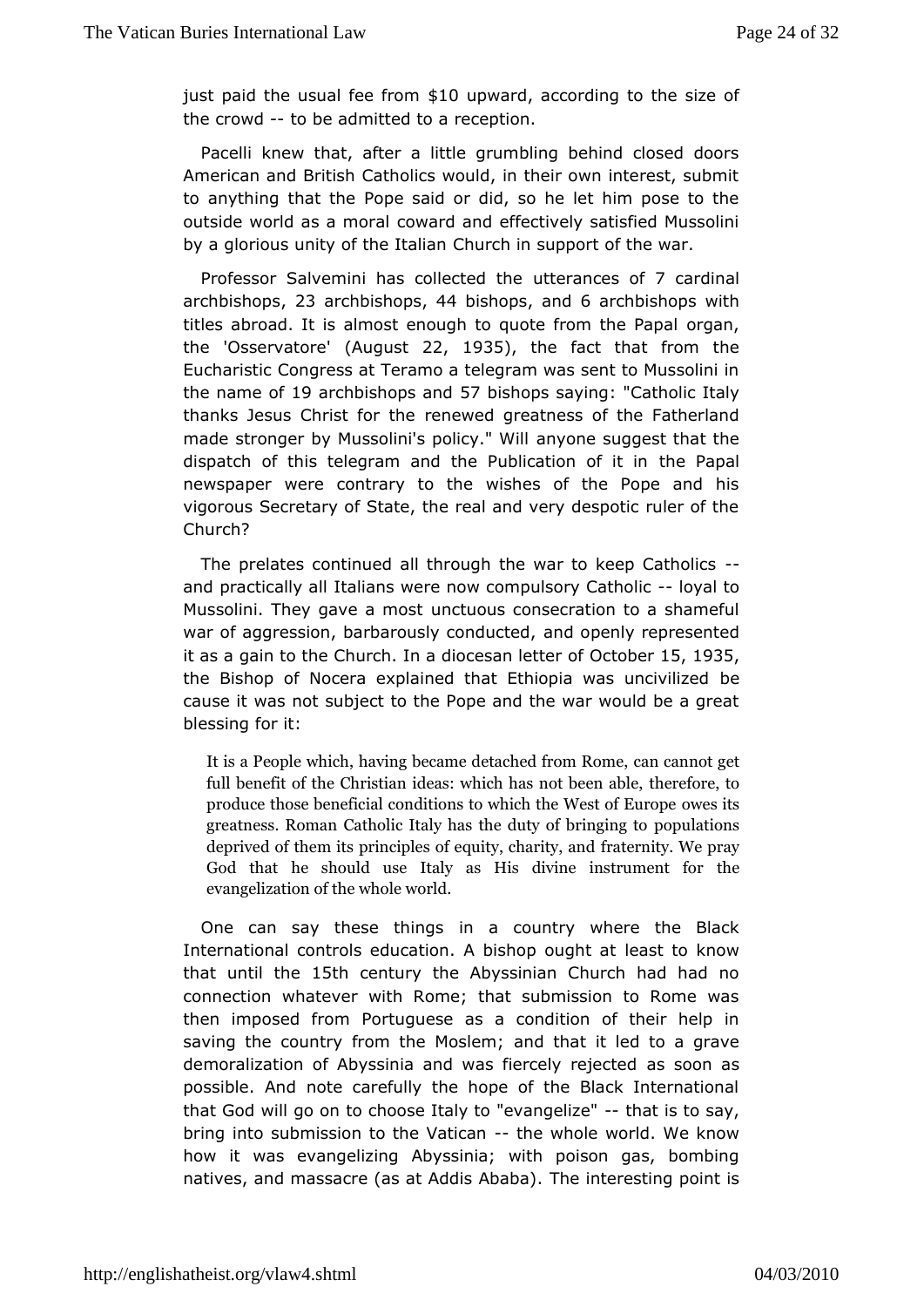the allusion to Pacelli's growing Plan of a tholle aque of powers.

A fortnight before this the Archbishop said all anstso had in a submarine and given an address to the officers and men. were, he said, fighting a war-of wad seften hears ever a more braze apology?not conquest, and it would not only relieve Italy of over opulatiand supply it with raw material, but it would lead to "the expansionC ontholhiec faith". It was therefore "a holy war, a crusade". The archwosts opthwans the bishop and the cardan ah bishop, Sehuster, of Milahme blead da of Church was worse than the a Sophebaiks imagpon October said, as quoted by Salvemin:

The Italian flag is at thing moment and the Cross of Christ in Ethiopia to free thee moaandcifpoartitohne of the slaves, opening i at the same time to ouern theirs psnics reary

Apart from their lies about Red outrage least can at understand the action of the Spanish prelates in supporting F butthese Italian prelates, the nearest to Rome and the mo rigorously contboylit the Vatican, consecrated the crime of their dictator and their SPeagoraeltary of State with all entirely nauseous mixture of greed for the dcguetaby for the Church.

I saw two of the picture postcards in that televing litely. One bore a map of Abyssinia showing treasures sib, fcorn, etc., in different regions. The other was a tank taking a sta the Virgin to the Abyssinians.

So it was to the Wehnedhin May 1936 the Italians entered Abbis Ababa and Mussolini announced victorewisthe church rang everywhere and the churches were illuminated and decor There was ne exception, St. Peter's. Its--bbeek csa ursaenig peace had come, of coburts et was not illuminated. The fox retained his cunning, and Mpusbaldihyi grudgingly allowed that he had to save his face as well absrituating counted in America. It had to suffice that the Pope blessed "the triump happiness of a great and good people for a peace that will f and will triate the true European -wind ewpoerdanche" (News Times and Ethiopia Onteowhers, 1936, and that the bishops fell over each other in ha**s** benry imag tutloate the Duce and his "defence of Christian civilization". whast saaid wow blen Graziani perpetrated one of the foulest massacres of this period as when the butcher'-sombupourbedished a book glorifying war as a such and and and the stundard and and and the stundard stundard and the stundard stundard s bombs on natives.

Italy did liftdie Abyssinia. Production fell, and a mere title of the surplus populatiahy ow hich was supposed to be panting for room beyond the seas woulledfrigenal to a Italian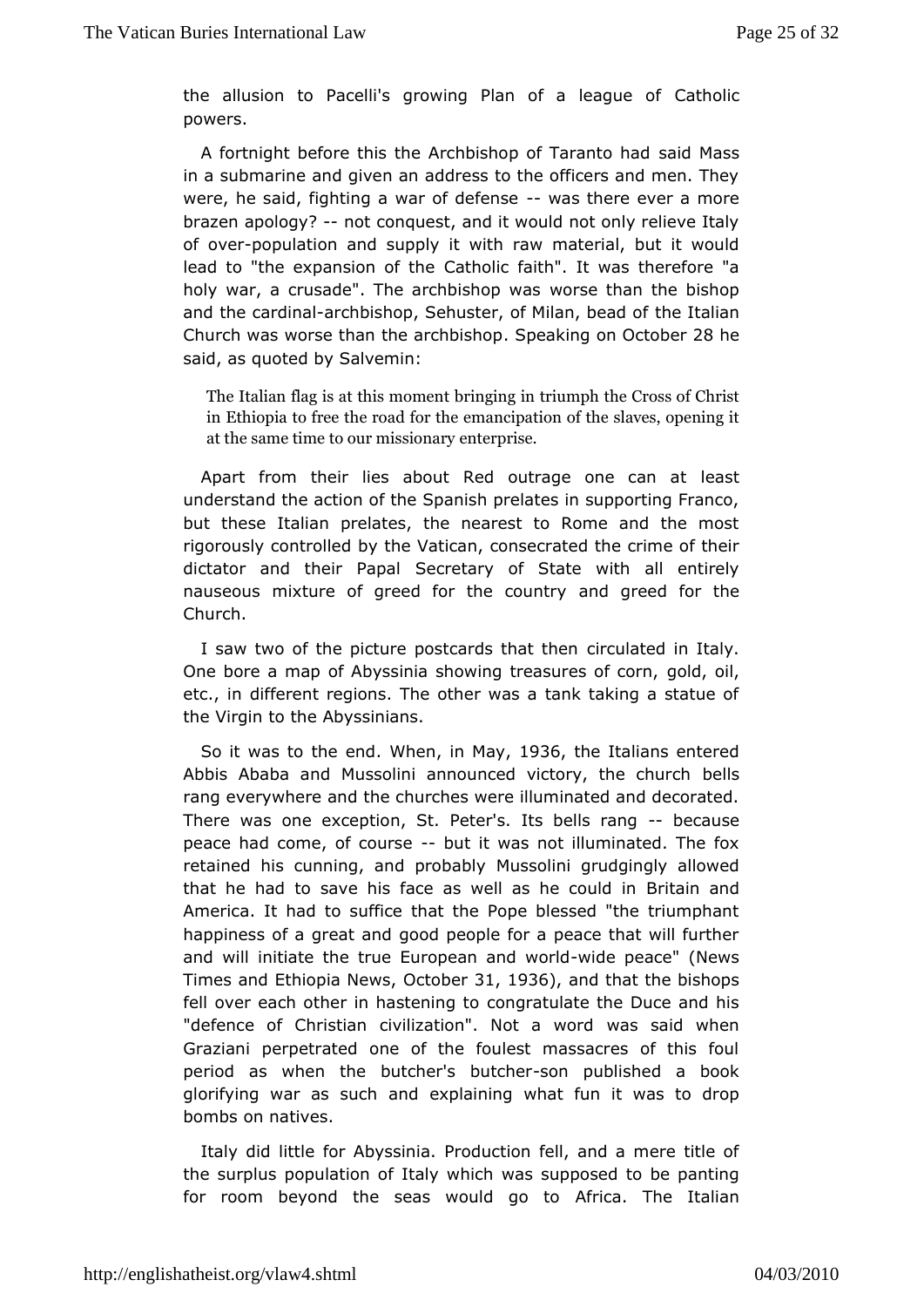authorities made no haste to educate the natives, and s industries as were set up were reserved for Italians. Abyssi were noatlowed to become artisans. They were to be the hewe of wood and the droafwwerster. Make all allowance you like for Italy's lack of capital, Mouiswolinh had drained the country, but the truth cannot be obscured wall tuesds oot imliy two things: the "glory" of founding an Italian empire and a back country for Italitan exploAnd in 937 the 'Osservat'ore announced, Phoepe blessed this enterprise by awarding the Golden Rose, the supreme htchneorP alpatcy has for mere women, to the Queen of Italy as Abysinisms of

He had ground to do this. Whatever else Italtheailed to do for Abyssinians it spent a vast sum in giving them the treasure  $\epsilon$ Papaflaith. At government expense priests, monks, and nuns w shipped out amalets and houses built for them. There is an account of it all'International Review of Missions,' (January, 1937p. 103. The Vatican senta set of Ethiopian type and a press, and Italian Catholic pape**rs** etom and the sweagerly pressed for the good words. Protestant mistshinotharies found they might as well pack up. Moslem and Christian had hith shown mautual toleration. Now they were set against each oth Whatever the sotat beed or failed to gain by the conquest of Abyssinia the Church was determinionfeit. All this, the Catholic protests, follows inevitably pirinmoipClashoSio much the worse for those principles; though we seem to h hearda hundred times that the Church emphatically disowns t maxim that the est dies the means.

It is impossible to write these chapteds on the Black International in Spain and Italy withroeuptu gromany can dand many will find that it raises a problem abouth the attitude o American Catholic layman. As far as Spain is concerned the little explain. His daily paper spoke of the Reds probably in same language a Cahhsolic weekly. Bolshevism was growing like a poisonous plant in Spactically all the world wanted it eradicated. There was, it is nthringen, into haptaradox which I have discussed; how the-Raendd tailch a smnadl-had succeeded in wagging the Catholic dog for seven whole years whenthere is a question of smiting Bolshevism, you do not no thesetrifles.

In the case of Abyssinia the situation was very different. whole world, outside Eire, Poland, and a few other potato pa condemnedMussolini, and the facts were not in dispute. Such writers as Seldes and mTaekeeling clear that there was some dissatisfaction in the body of that interpolation the cone of the Catholic press and the utterances of show hime and high did not reach very far. Yet you find it impossiblteheto believe that Catholic men and women whom you meet in business or at club orfaiend's house, are so docile to their priests that they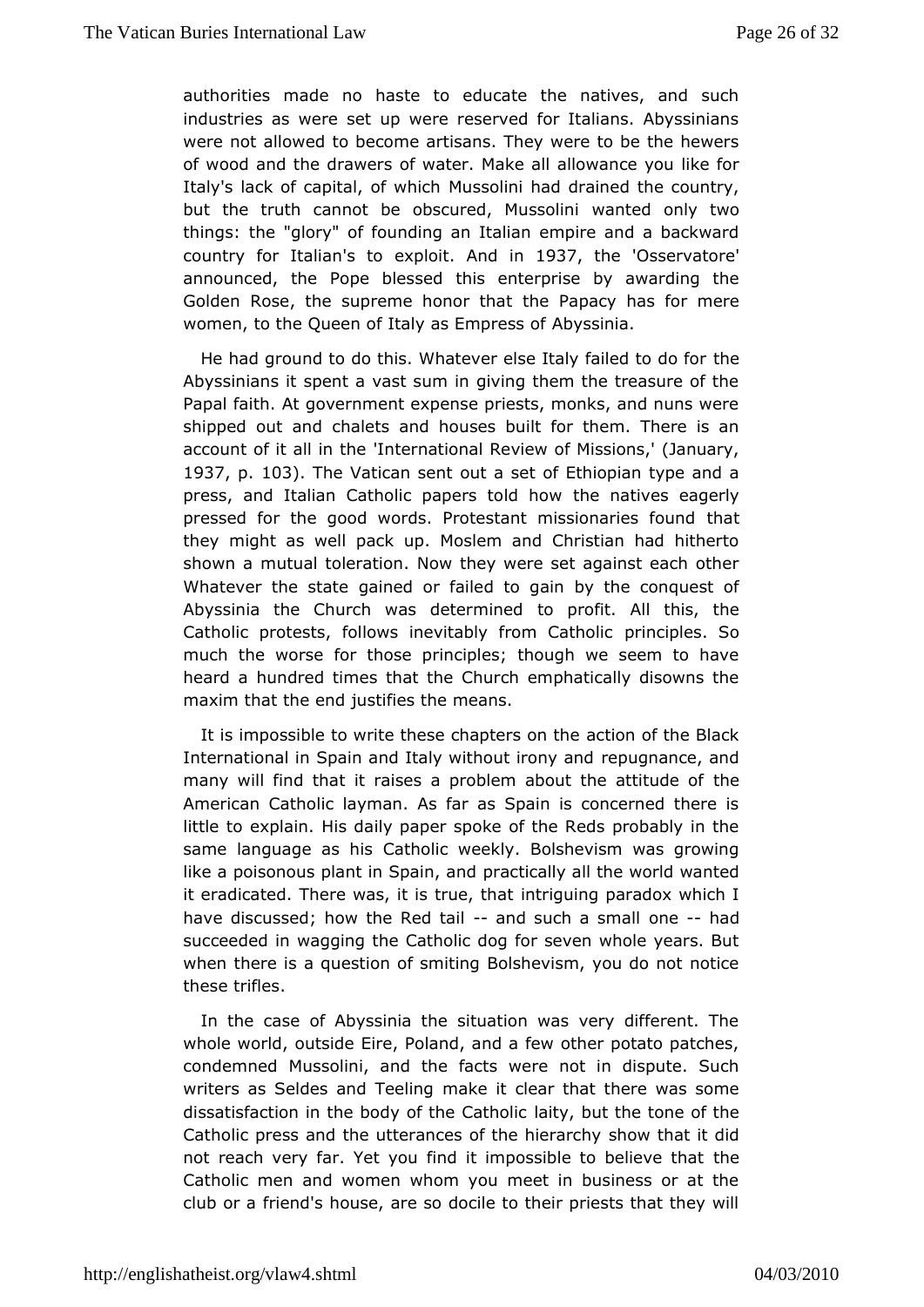read withoutshaudder the shocking language of the Italian prelates I have quoted, easil pepersuaded that turning Oriental Catholics into Roman Cathonlandslehoows aaice, if not nobility, over Mussolini's enterprise.

I cannot here go deeply into this matter, but I may make one point. The relatio Cadhodic to his priest is not the same as that of a Protestant to his Penrimoids it ceally he hears a sermon on the priesthood, and the gist of eitaics that, the creed at all, he must regard the priest as sommiefteniengt tortoanhly any other minister of religion. The preachehahls is that he look to the priest as a hmisanintelligence and even his characte o not mattebut to his office and powers. He can turn bread and win@oicht(cin the Mass) and can forgive sins. He has, whatever his personahid ww beewith tremendous supernatural powers. You may find thfiosild wifidowlt ao Catholic is as strictly bound to believe those sines as to God. That medieval superstition, on which the Church still li insists, is the root of the power of the priests. That is wh instancehey can do what no other ministers can do, such as forbid a Catholic tany elaterature that criticizes the Church or its teaching, and in this pway ethet whe superstition which is the root of their power. Catholiccism heistion to a beliefs. It is an organic whole, and you cannot be queCsatboliac and single "article of faith." If in addition to this you remembe tremendous hypnotic force wielded by the Church, correspon very closely hte German boasting of Aryan blood or the Italian boasting of Mussion ifian iility you will begin to understand. But it is not a case  $\omega$  fn d" deostand all is to forgive all." Your conclusion is more apt to be: the waw h wlith hdamn-tot give a rough translation of Volphin asse.polite

# Chapter V

# THE JAP GETS A GOLD MEDAL FOR HISCHINESE INCIDENT'

It is one of the consequences of the estid bid yrigial the Catholic that he can be persuaded to accept proopositions wh you and me look childish. I am, of course, speaking of the ge body  $of$  atholics and am quite aware that you will meet a ma here and there who fsaeielny sliberal; though you will find that either he is not liberalthed sælldogmas which the Church, for reasons (as they are the basis of the  $p$  bewregy), declares indispensable, or he is a Catholic only msounthinally. One proposition is that the Catholic faith is so unique, so profo important for this life and the next, that when there is a pro of getting rther millions of men to accept it, he, in spite of having the samentiments as we have, agrees to wars, executions, imprisonments without ut sically h-Simm ging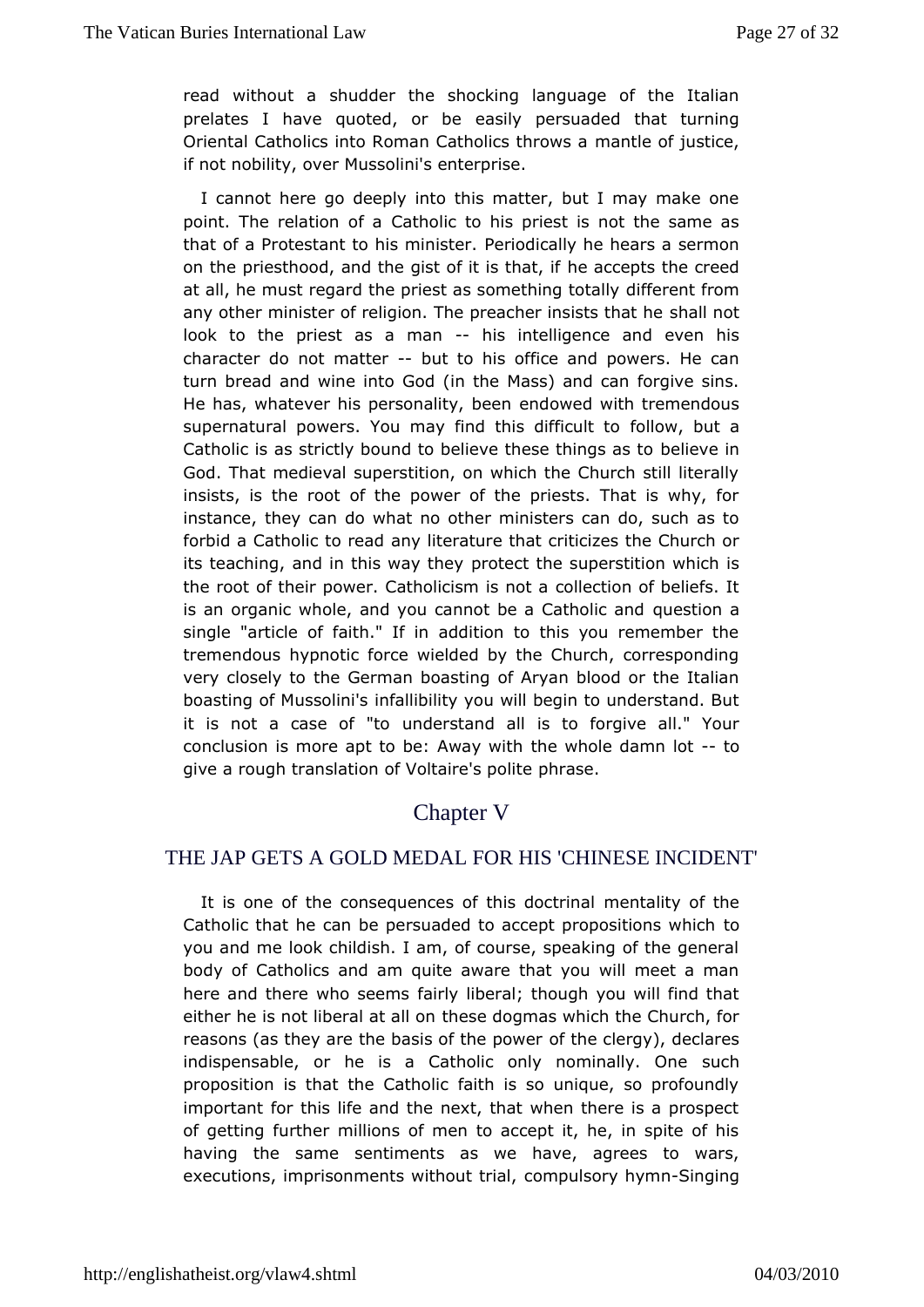and jailers' whips. After all, the Churcohf has "styhoer di"ght over these people. That is an indispensable earticle of the

A second proposition which is relevant is weine seem incredible to any who are not familiar with C-atholic literature that theatholic accepts the belief, on which the priests insist, his Church asted and persecuted by wicked men with a rancor that other Churches edxopencience. It is a sheer legend, but very useful to the clergy. Forrift wheveass at least the Catholic Church has been treated at the lincosn wath containts at  $\sim$ indulgence, even an admiration, which has enabled it to secu intrigue, power far out of proportion to the number of its members in democcroauticatries. In Catholic doctgaine indispensable doctain earge port the explanation of this legendary hatred is the devil. Natur**ahl**y **me** vheastebsad men to hate, that which is holiest . . . I feel that I ough apologize for talking like this to educated men and women believe me, ibathe ordinary Catholic mentality. And it is in virtue of this propositBoon's hieatism is in the Catholic mind associated with the devil, and hery sfore aids extinction in Russia. Spain, and Mexico. You will not sb to sne monimualish him that he is really calling for aggressive war.

Hence the atican's beautiful friendship with Japan and positi hatred of Russia. Wen wilder in a later book the lie which is used to give an odor of sahcsithy at roed, the claim that Russia persecutes , reblugtiolby 1934 when theBritish government had officially reported to the contrary, as we sha anyground for a charge of persecution had disappeared. Yet w in that ye aussia applied for admission to the League of Nation the Vatican whippets uppresentatives at Geneva to oppose the application. I will dealwith Ith megth atter later, but it is necessary here to point the contsitanted Pavely nerve to get a great civilization, which already meacobrucheinfinest Europe of humane service and social betterment, publicly ins andrepresented as a nation far inferior to Mussolini's Italy Piludskmsserable Poland (which was at the time very serious persecution religion be. Other hand, he drew nearer to Japan. Russia had long discarded whechdes ame had had, of spreading Socialism by aggressive war. Ititwas whif only in interest, very earnest for the peace of the world. But it damned and uperated by Rome. Japan was just as clearly aiming at, indeed already engagedisgraceful aggressive war. The Vatican took it to its bosom.

Thepoint arises here because just in that year there was so prospect of whatween Russia and Japan, and Catholics everywhere loudly proclaims that indity occur, they would side with Japan. "In the event of aJwapanbeatnwde Renussia," said an editorial in one of the leading **Baides's**, Catholic  $(Catholic$  Tim less ember 3, 1934 Catholics would sympathize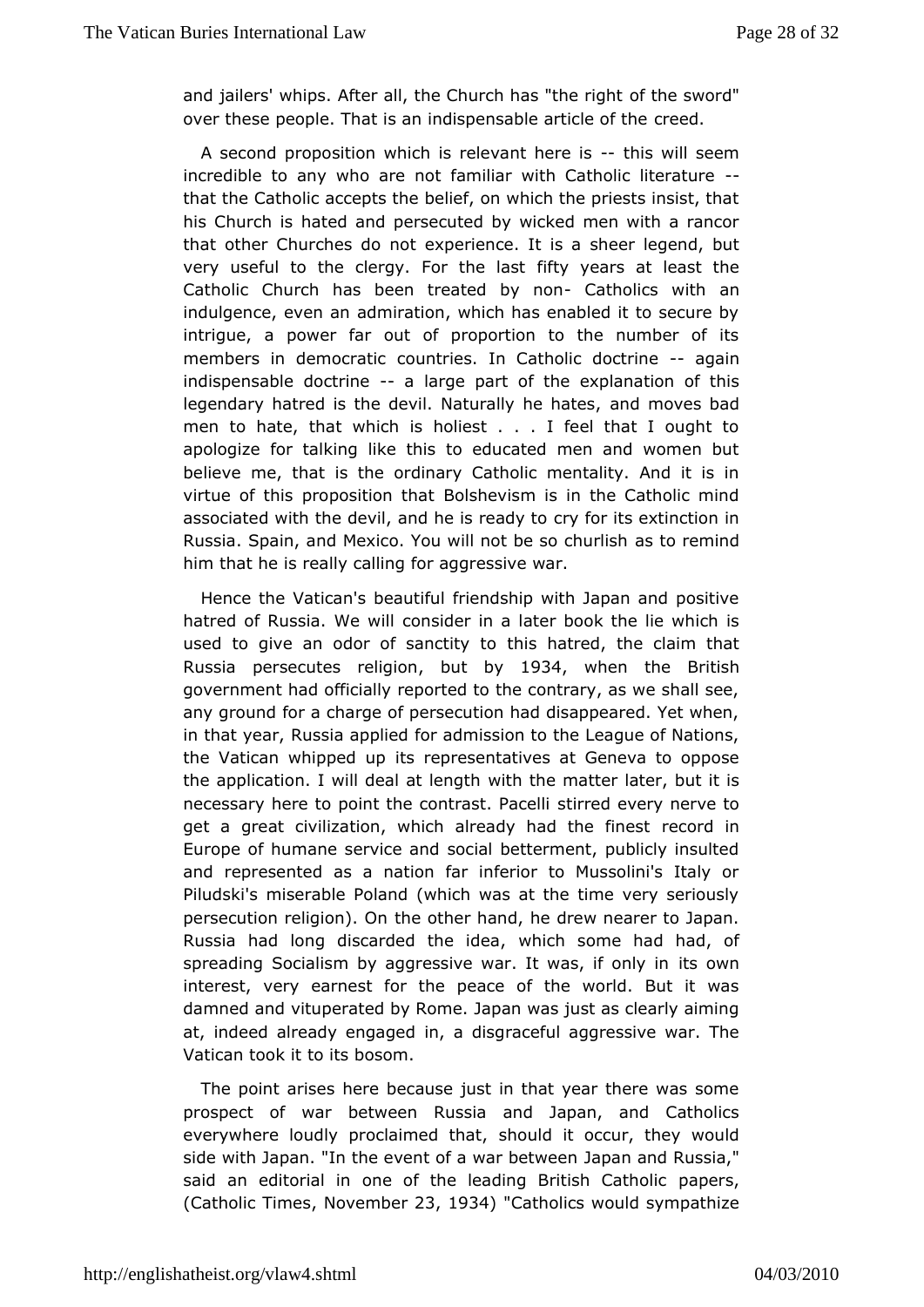withJapan, at least in so far as religion is concerned, so  $I$ beware of Aamgl-American 'bloc' against Japan involving us on the side of Russia. " apTo Hessies for a bad case find it difficult to write plain English. The head is by means that British and American Catholics would hope gnoune bishing it is to say, for the profit of the Church in Chinoas a a dJalapan beat Russia. We do not think less of sympathy with crime bed itsmotive is said to be religious. It is only one mare of a hur proofs that interest of the Church, which always the means the interest or profit **B**fackelnternational, is different from and often opposed to the interreascte of the

In the second book I described the beginning of the allian theVatican with Japan. The country had just taken the first st a monstropulsan of aggression and exploitation which must hav been known in every **Oofiecien** in the world, and its conquest of Manchuria was sternly coenvoberny whelere. The French were, as we shall see, then playing a dangwho us game, for they now pay so dearly, with the V-altigranted nthis on Frenchlerical authorithy advised the Japs to apply to the Pope for recognAtsothe idea was put to the Japanese by French missionaries, you may he whether initiative did not come from the Vatican; but you wild on the beam der, as the beginning of the negotiations  $x$  usity ft in

It was not difficult to persuade the Japs to Mapply to Rome. of the educated and ruling men of Japan are atheists of the who regarelligion as a very useful insolituxioomen and workersh 1871 whenthe Europeanization of the country began, they sent a large and duenpique tion to Europe to study Christianity and report whether it'swuatsabalenhoate is to say, more effective in securing the molassile by religion to give to their people than Buddhism. Lafeband wo Hearn tells their report on the influence of Christianity in its own field poorthat they abandoned the idea, but much water had gon down to the sea  $\frac{188}{70}$ de change was that the Pope was again a secular as well as mao a paincintuas ince Mussolini had created the state of the Vatican Cmitix, tuaned of hemall sovereignty and vast international religious power gave hi unique position.

We saw what happened. Even Pacelli darewholte while the world was inflamed against Japan, pledge the Pope as a tem ruler taolliance with Japan, but he appointed a Vicar Apostolic negotiate with gtohveernment of Manchukuo about religious affairs." Other powers mightthearcitinationet erests to their principles by declaring that they would the made or on bloody usurpation, but the interests of Catholic massed ntsoare too be sacrificed for mundane considerations. Whether there wa understanding that the Vatican promised to work to prevent League of Natfiron as applying sanctions to Japan, as it later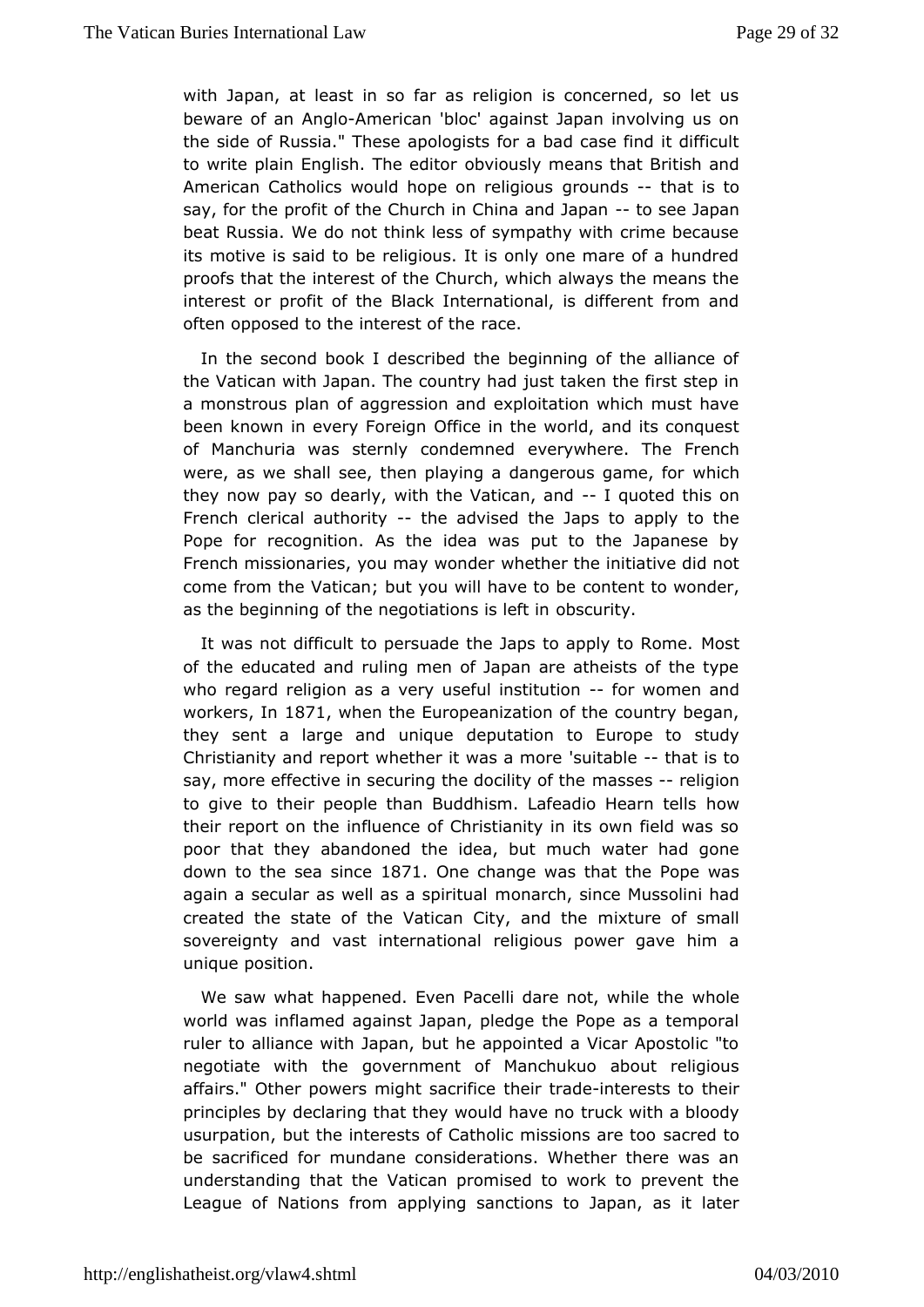worked for the exclu**Riosnsia** f we do not know. The Vatican does not issue a Bluen Bboek en Lattle Blue Bowken it has completed a deal. Few would trusd the book if it

What we do know, however, is enough. The representatives theVatican in Manchukuo and Japan worked so amiably with army and the ernment that 9b 4the French Catholic writer I quoted was able to that a stoo Japanese prince or mission now passes through Rome without homany and the Sovereign Pontiff." Incidentally, French trandefitted the East very happily. American Catholics raised their foafmiliar cry of Holy See, wicked suspicion, etc., when the growing intimacy mentioned the press, and it transpired that the news had cam from the clerical of which are sets are always wide open) of the Vatican City pres's burreau titahtaions were in progress for an exchange of ambassadors betwethe TRockpy actand There was more indignation and surprise that people should m Holy Church so; mandhon May 1935 the Papal or glaen 'Osservatojey' ously announced that the Pope was sending a representative to Tokyo Maked to hes ending an ambassador to the Papal Court.

You make short woarloot bis Catholic sophistry, about this ominous development if you consider the ats at the time. The world at the conquest of Maneovalpoinsatheadd Frade interests had again beaten principles. Saaptimonhsa against not been imposed, and the trading nations were on friendly t withthe Jap and willing to take his word, as they would ta Mussolini's word Aabyt esinia and Hitler's word after Austria, that absolutely no further wwould a home attempted; while all three adventurers were quite openbley foot an ongely es of their respective peoples a program of conquests that prom wealth to every class in the nation.

The case of the alliance o antothe hipsopollow Brother" was the worst of all. At the beginning oC duet cleay asyhi (Secret Mem, oli 0sl 5, had written that an must keep quite and lull suspicion and wait her day; then not only put the med powers obutt meddle herself and a 30 with the growth of an aggressive Fascis Enurope and a general profession of admiration of its efficiency, the enunded and they need not keep quiet in their own country; thredyeedulid thooty were to educate their people in the ground plasmia and dominating One of the most spluttering firebrands was Yosuke Matsuoka had beenducated in America and was a Christian, so he was  $v_1$ useful for lushing icions abroad, especially in America, but he was very patriotic in Ulpatosann. Close in his book, 'The Challenge,' translates an article which in the dimensional challenges in  $\mathcal{L}$ It coruscated with gems like this: "The missipancof the Yamata is to prevent the human race from becoming devilish ... The nation nsubject to the universal law of decline is that which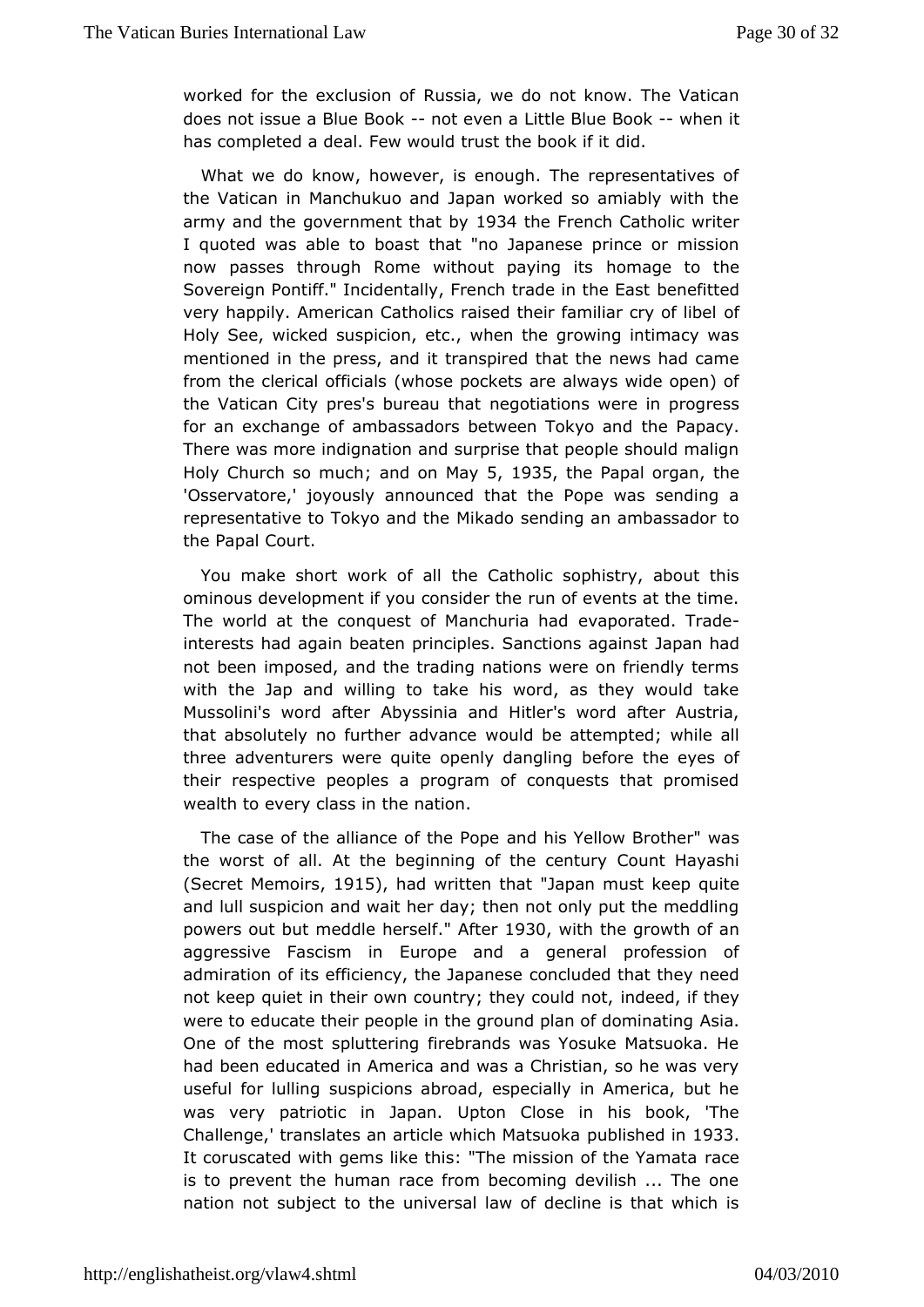ruled by a divinity peermote ated by the spirit of the Gods ... the fated time has come to ebfeund peits to the world". Not very Christian, but plain enough. At the wfoll boaw in gapanese stores displayed gorgeous do casine board panoramas of Japan's coming victory, the sinking of the American fleet, etc.

This watshe symphony of events which accompanied the negotiations in Pacelli's hamblent in the Vatican. Let us charitably suppose thas 5 imatsuokaarnestly assured Pacelli that Japan would not steal anothers caid rethcaft Chinese Pacelli was simmipoldeed enough to believe him, and that the highlfavored Catholic missionaries in Japan did not report to Vatican that ethtere country, including the Buddhist and Shinto priests, was joyously thenntional anthem of domination of the East. A Catholic can probable that the the  $\frac{1}{k}$ steeling of Jehol from China had alreadsytefadling own of the ManchuriBaut in 935the sacred representative of the Papacy in Tokyo would find it one of his first duties to report that, a cynical mendacious pretexts, the Japanese were moving sout over China proper. By 935 they had appropriated a further vast area of Chmin alovember 936 they tried to set up a puppet government for five whole pro Maces ubressides

In short, from that day to this, it has been one long stor conquest officially described in the most brazen language. I not a war, baunt "incident" thus escaping the economic inconveniences of-aitwawastor the "cooperative prosperity" of China, Japan, Europe, and Amerjiusat, at pwoalisce measure, and so on. And all the time it was exultingly repres in Japan itself as the mere beginning of a career of conques would enriechery class in the country. It was, further, a wa conducted with theestuilality of the methods of the Pope's allies. Brutality to civilian fighting tweeds supplemented by brutality after conquest. The Chinese dseubbajseneds wwitehre dope and exploited mercilessly. Soldiers and officers used C women as Goths and Vandals had never used Roman Women.

A Chinese ladymteoldf an incident reported to her by her family in China: an old woman cuipiel dezone traveling from village to village was raped six timoeus simby a sfoelwdiers of the nation which is "ruled by a divinity ant depermetated by of the gods." . . .

By1941 the whole diabolical plaarwa span's service was to be to draw off a very large part of ortchees Rroustshiean East while the "crusade" destroyed Russia in Europeff We now knov anybody required any e-vitcheartcthe Russian campaign was decided applootted very earll 94 in after the failure to reduce England by aboimabardment or invasion, which was originally intended to precede the aRtuisska on Matsuoka; the Versatile was sent to Europe. He visited M-uist beachinain dand the